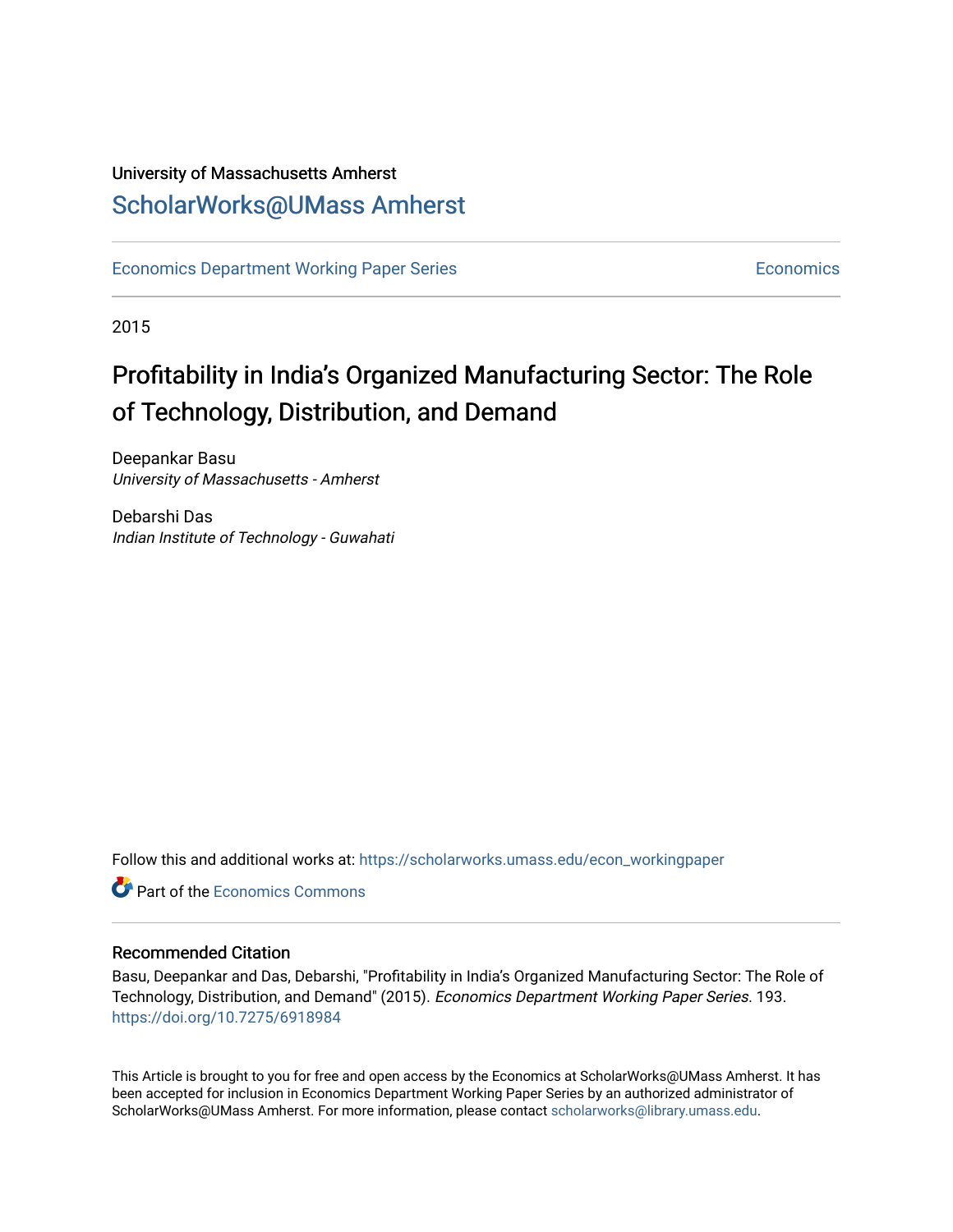# **DEPARTMENT OF ECONOMICS**

**Working Paper**

## **Profitability in India's Organized Manufacturing Sector: The Role of Technology, Distribution, and Demand** by

Basu, Deepankar Debarshi Das

Working Paper 2015-04



## **UNIVERSITY OF MASSACHUSETTS AMHERST**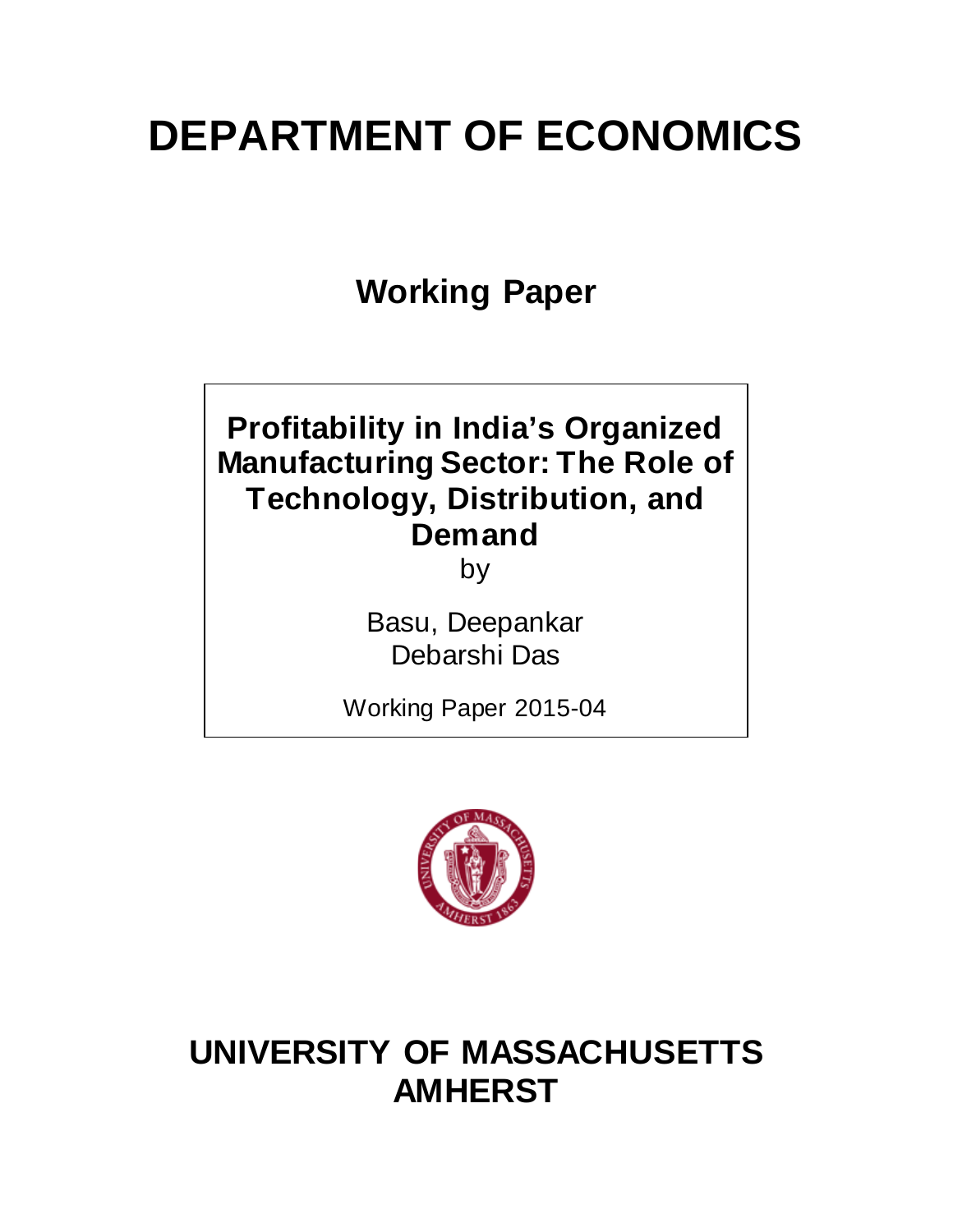## Profitability in India's Organized Manufacturing Sector: The Role of Technology, Distribution, and Demand

Deepankar Basu[!](#page-2-0) and Debarshi Das[±](#page-2-1)

#### **Abstract**

Using aggregate data from the Annual Survey of Industries, we analyze profitability in India's organized manufacturing sector from 1982-83 to 2012-13. Over the whole period of analysis, the rate of profit grew at about 1 percent per annum, primarily driven by a rising share of profits. We use structural break tests to identify medium and short run regimes. We find two medium run regimes, one of declining profitability (1982-83 to 2001-02), and another of growing profitability (2001-02 to 2012-13). We find six short run regimes, of which only two are periods of rising profitability, 1987-88 to 1996-97, and 2001-02 to 2007-08. All other short run periods have witnessed declining profitability. Profit rate decomposition analysis shows that both in the medium and short run, technological factors have been the most important determinants of changes in profitability.

**Keywords:** organized manufacturing; India; profitability; technology and distribution **JEL Codes:** B51; E11.

## 1. Introduction

 $\overline{\phantom{a}}$ 

Right from their inception, theories of economic growth have established a direct, proportional link between the rate of profit and the long run equilibrium growth rate of output. This goes back as far as Ricardo and has been reiterated by later theorists like von Neumann, Harrod, Kaldor and even those belonging to the neo-classical tradition. To avoid problems arising from both oversupply and scarcity of labour, the growth rate of output must be equal to the growth rate of labour supply (in terms of physical units and productivity). If all savings are invested, this will immediately establish a proportional relation

<span id="page-2-0"></span><sup>!</sup> Department of Economics, University of Massachusetts, Amherst. Email: dbasu@econs.umass.edu

<span id="page-2-1"></span><sup>±</sup> Department of Humanities and Social Sciences, Indian Institute of Technology, Guwahati, India. I thank the Fulbright-Nehru Foundation for facilitating my visit to UMass, Amherst. Email: debarshidas@iitg.ernet.in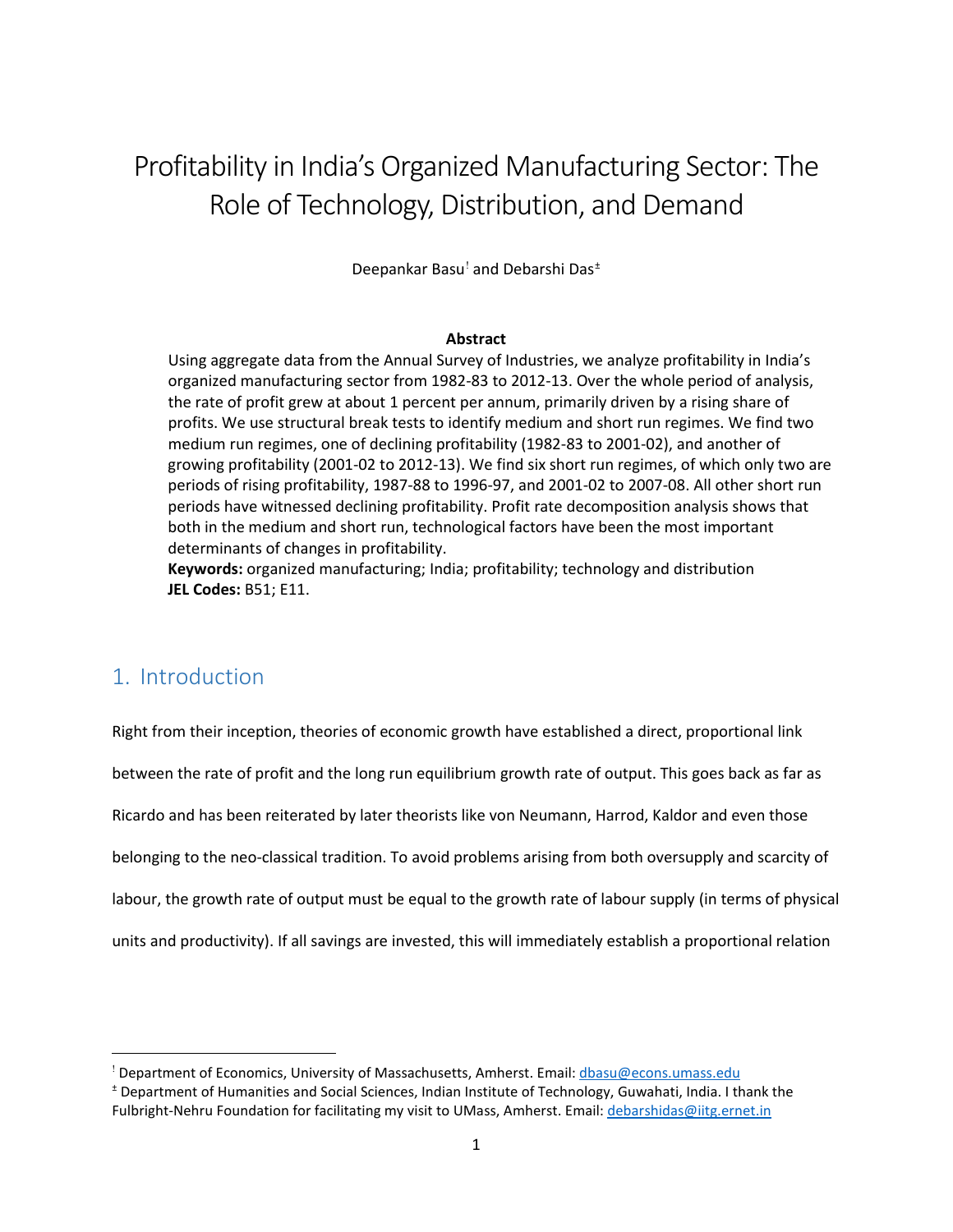between rate of profit and the long run rate of growth of the capital stock, as long as the savings propensity is fixed.

For Marx, a crisis comes about when the labour absorption rate, which is the growth rate of the economy, is higher than the growth of labour supply. The excess of the growth of labour demand over labour supply eats into the reserve army of labour. The result is rising wage rates and falling profit rates, which jeopardises accumulation of capital. On the other hand, Kaldor (1961) argued that such a situation of labour scarcity might bring down the profit rate, but this is hardly a crisis. Declining profit rate effected by the rising wage rate would bring about a change in the distribution of income between wages and profits, and that is exactly what is needed to get the economy back onto a new long run equilibrium path. A new steady state would be established after the profit rate declines sufficiently and rate of growth, which is a fraction of rate of profit, becomes equal to the growth of labour supply. Thus, after a transition, which is swift with fixed coefficient production but gradual in a neo-classical model with infinite substitution possibilities between labour and capital, the economy would settle down to a steady state where the growth rate of output is low and this rate is equal to the growth rate of labour.<sup>[1](#page-3-0)</sup>

The upshot is that the rate of profit and the distribution of income (between profits and wages) play vital roles in the determination of growth. While the long run steady state growth rate is proportional to the rate of profit, changes in distributional shares can help the system move towards the steady state if it is off course.

At an operational level, since it is plausible to suggest that firms are, among other things, motivated by the desire and need to make profits, the rate of profit naturally enters as an important determinant of the investment decision. As investment leads to growth of output through accumulation

l

<span id="page-3-0"></span><sup>&</sup>lt;sup>1</sup> What would happen if the new steady state rate happens to be lower than what Kaldor calls 'minimum necessary compensation to the capitalists'? Kaldor's answer is less than convincing here. It is not clear why in such a case growth will take place in periodic spurts as he claimed.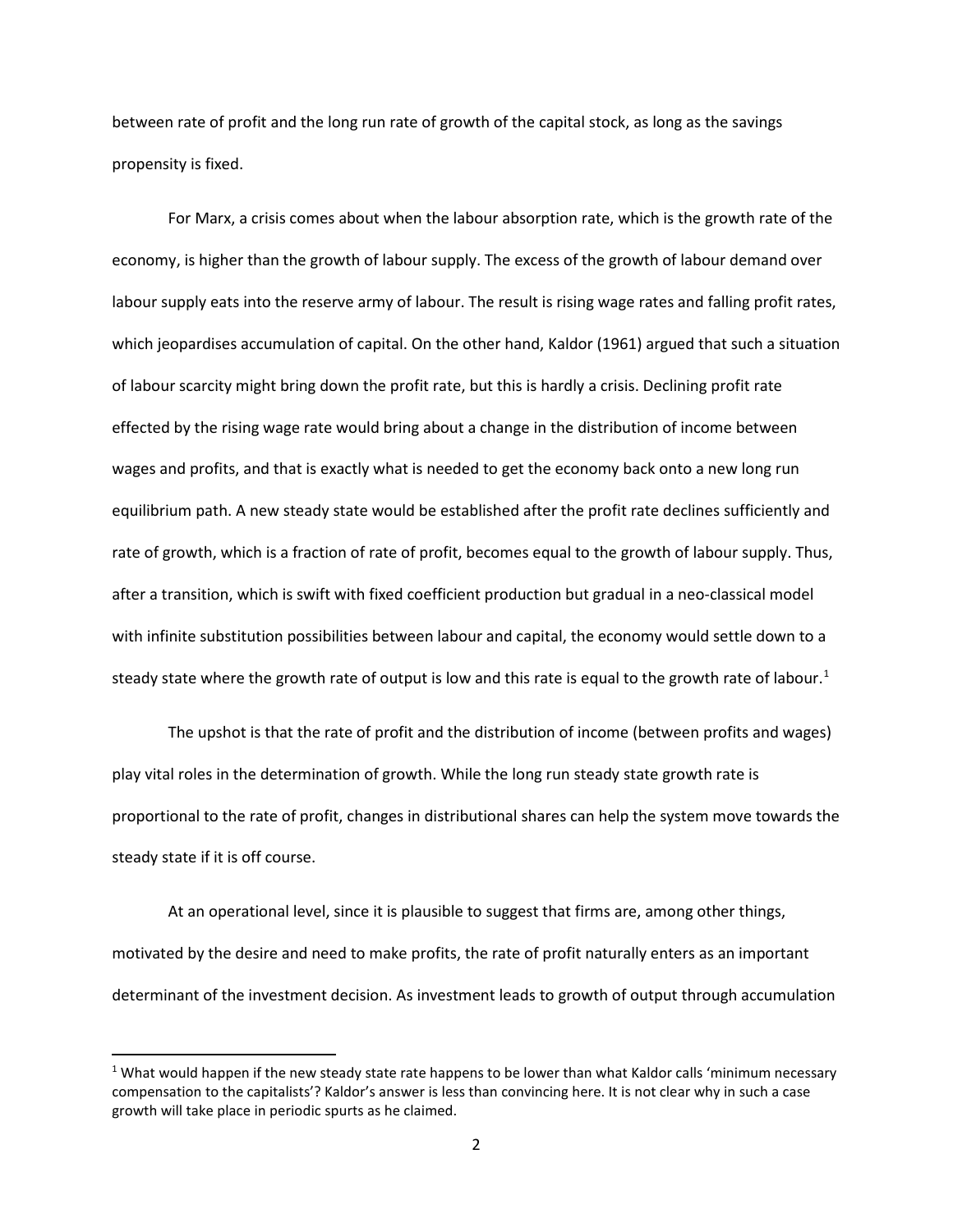of capital, the rate of profit has a positive effect on the rate of growth *ceteris paribus*. It also affects accumulation through another channel. A high profit rate leads to higher flow of profit income (in proportion to capital invested) and eases liquidity constraints. In the presence of credit market imperfections, this has a positive impact on the ability of the firms to undertake future investments.

The simple positive relationship between the rate of profit and the rate of growth seems to be borne out by data from India's organised manufacturing sector. Figure 1 is a scatter plot of the annual rate of profit (x-axis) and the annual rate of growth of net value added (y-axis) in India's organised manufacturing sector between 1982-83 and 2012-13. Figure 1 also includes the regression line obtained by regressing the growth rate on the profit rate and a constant (estimated with OLS). This simple bivariate regression shows that the rate of profit and the rate of growth of net value added were positively correlated with each other over the 3-decade period, 1982-83 to 2012-13, in India's organised manufacturing sector.

#### [Figure 1 about here]

It seems natural therefore that research analysing growth would give primacy to the profit rate. However this is seldom the case in the neoclassical growth literature.<sup>[2](#page-4-0)</sup> The heterodox tradition has been more alive to the importance of profitability (Glyn and Sutcliffe, 1972; Body and Crotty, 1975; Weisskopf, 1979; Shaikh, 1987; Moseley, 1991; Duménil and Lévy, 1993; Basu and Vasudevan, 2013). By according the rate of profit an important role in determining the trajectory of capital accumulation and

 $\overline{\phantom{a}}$ 

<span id="page-4-0"></span><sup>&</sup>lt;sup>2</sup> For example, the exhaustive survey article by Kotwal et al. (2011) discusses different hypotheses that could explain changing economic growth in recent decades in India. One hypothesis is that import of new capital equipment in a liberalised economy pushed up productivity and growth. Another hypothesis is that reallocation of factors in an efficient way due to heightened competition, which is attributed to liberalization, enhanced the growth rate. It is worth noting that none of these mechanisms would work without healthy profitability. However, profitability does not enter the discussion at all.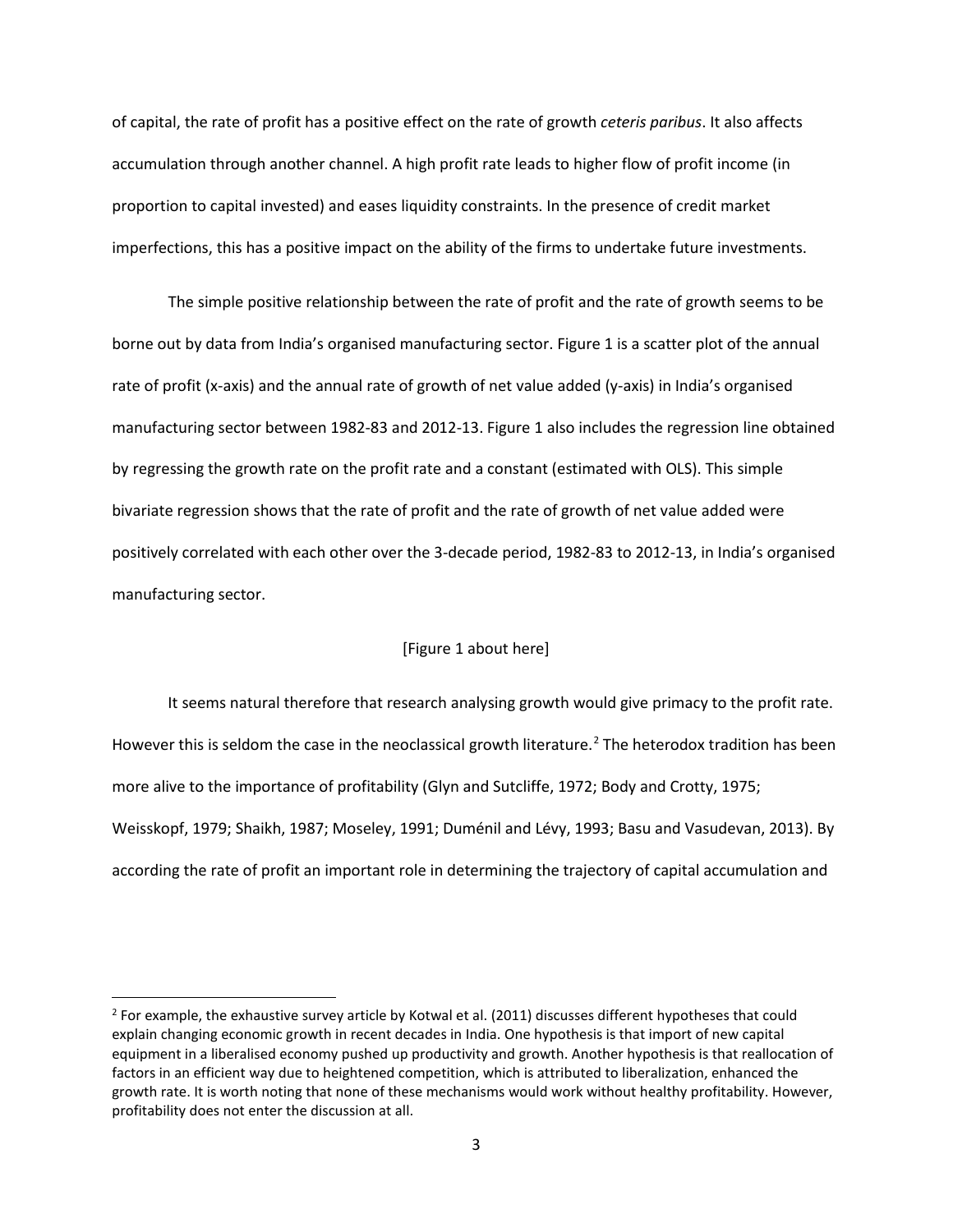through an examination of the determinants of changes in the profit rate, this body of research has made important contributions towards understanding advanced capitalist economies.

Similar studies for developing economies are hard to come by.<sup>[3](#page-5-0)</sup> This is not surprising because capitalism, as a mode of production, has not developed fully in such countries. A large part of the workforce is engaged in the agricultural sector where family labour-based, petty production dominates.<sup>[4](#page-5-1)</sup> In the industrial sector an overwhelming number of firms belong to the unorganized sector. They are small in size and depend on family labour. In India, in 2000-01, for example, unorganized sector accounted for nearly 86 percent of the total manufacturing sector workforce (Marjit and Kar, 2009).<sup>[5](#page-5-2)</sup>

Although capitalism has not developed fully, the size of the capitalist sector is by no means negligible in big economies like India. In 2012-13, the organised manufacturing sector, a subset of the capitalist sector in India, had 222,120 factories employing 10 million workers. In the same year, it produced a net value added of 8602 billion Indian rupees (about 139 billion US dollar) that accounted for about 10 percent of Indian GDP. This is perhaps the reason why studies have appeared from time to time probing the profitability of the organised manufacturing sector in India. Sau (1989) took a subset of the total organised manufacturing sector with data running from 1969 to 1986 and found a nondeclining trend of profit rate, which is at variance with the profit rate trend in the advanced capitalist economies till mid-seventies. Sau (1989) attributes this to the ability of the bourgeoisie to reduce the share of labour in national income. In a more recent contribution, Felipe and Kumar (2010) find a mild decline in the profit rate from 1980 to 2001, and a rise thereafter.

 $\overline{\phantom{a}}$ 

<span id="page-5-0"></span> $3$  Sau (1989) and Marquetti, Filho, and Lautert (2010) are exceptions in this regard. The former studies profitability trends in a subset of India's organized manufacturing sector and the latter examines the changing trends of profit rate for the whole Brazilian economy.

<span id="page-5-1"></span><sup>4</sup> See Basu and Das (2013) for an analytical exposition.

<span id="page-5-2"></span><sup>&</sup>lt;sup>5</sup> The unorganised sector comprises of two types of firms: (a) those using power and employing less than 10 workers, and (b) those not using power and employing less than 20 workers.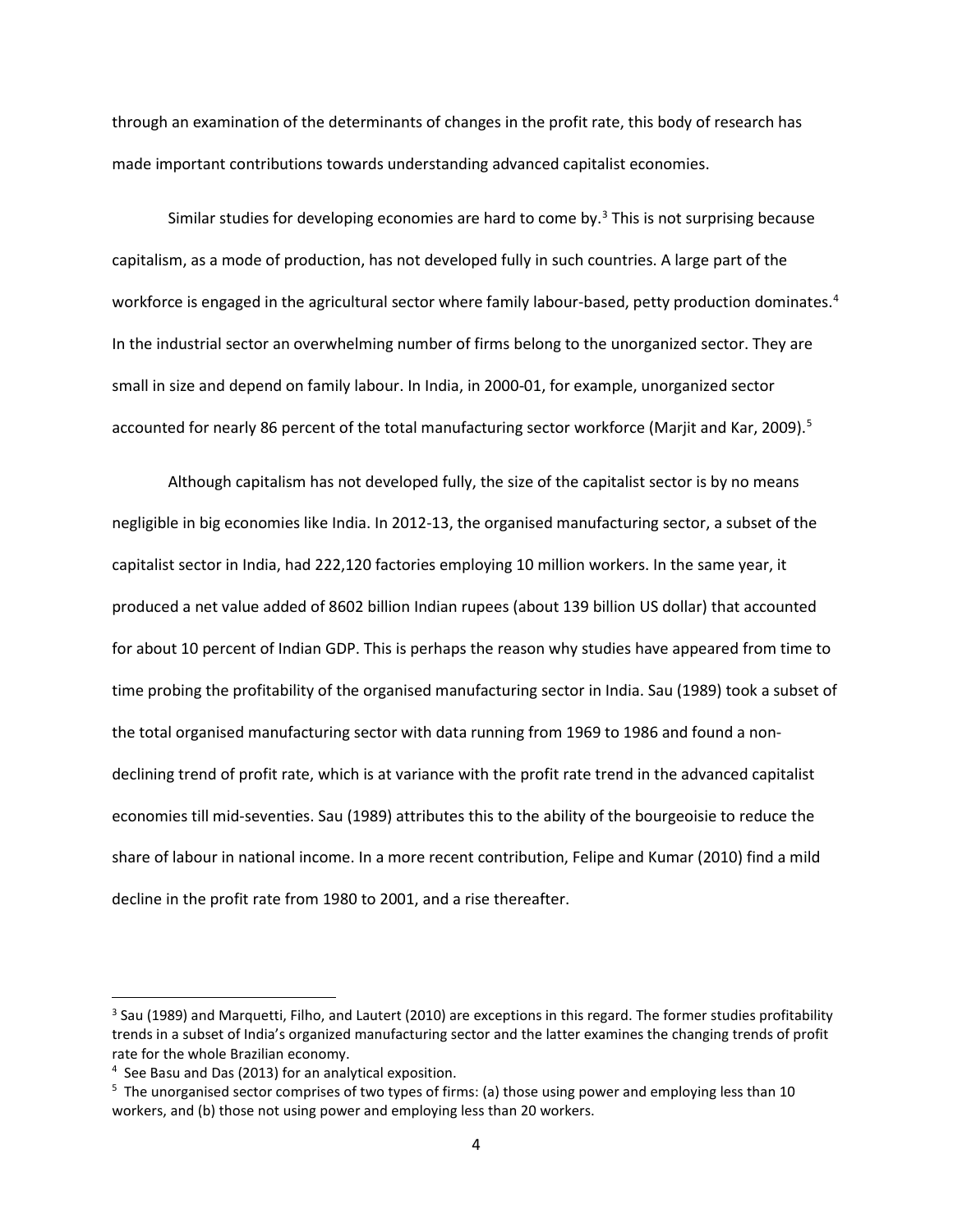Both of the above studies were motivated by a Marxist theoretical framework. There are other papers which do not work within such a framework but which have, nonetheless, offered analyses that are useful from a Marxist perspective. In their study of organized manufacturing in India, Balakrishnan and Babu (2003) attribute the acceleration of growth after 1991 – the beginning of neoliberal reforms – to the rise in investment (as a share of output). Higher investments was, in turn, driven partly by higher animal spirits (due to policy changes) and higher profitability.

The focus of Kannan and Raveendran (2009) is a little different: employment generation in the organised manufacturing sector. For the quarter century from 1981-82 to 2004-05, as well as the pre and post reform sub-periods separated by the year 1991-92, they find evidence of "jobless growth" that is caused by rising capital intensity at the expense of employment growth. The resulting growth in labour productivity is largely captured by capital, so that labour loses both in terms of employment and an adverse movement of distribution.

This paper analyses profitability trends in India's organised manufacturing sector over the last 3 decades. We contribute to two sets of literature – the Marxist literature on profitability analysis and the Indian literature on growth & distribution – in several ways. First, we calculate consistent time series of the replacement cost capital stock and the corresponding rate of profit in India's organized manufacturing sector from 1982-83 to 2012-13. In calculating the rate of profit, we pay close attention to the difference between productive and unproductive labour, an important issue in the Marxist literature. Second, we use our preferred measure of the rate of profit for carrying out a decomposition analysis to understand the underlying drivers of profitability in terms of three distinct factors: technology, distribution and aggregate demand. Our decomposition analysis adds to the existing literature by combining short and medium run perspectives. Interestingly, we find that the most important driver of profitability change with the time frame of analysis. Third, we use an objective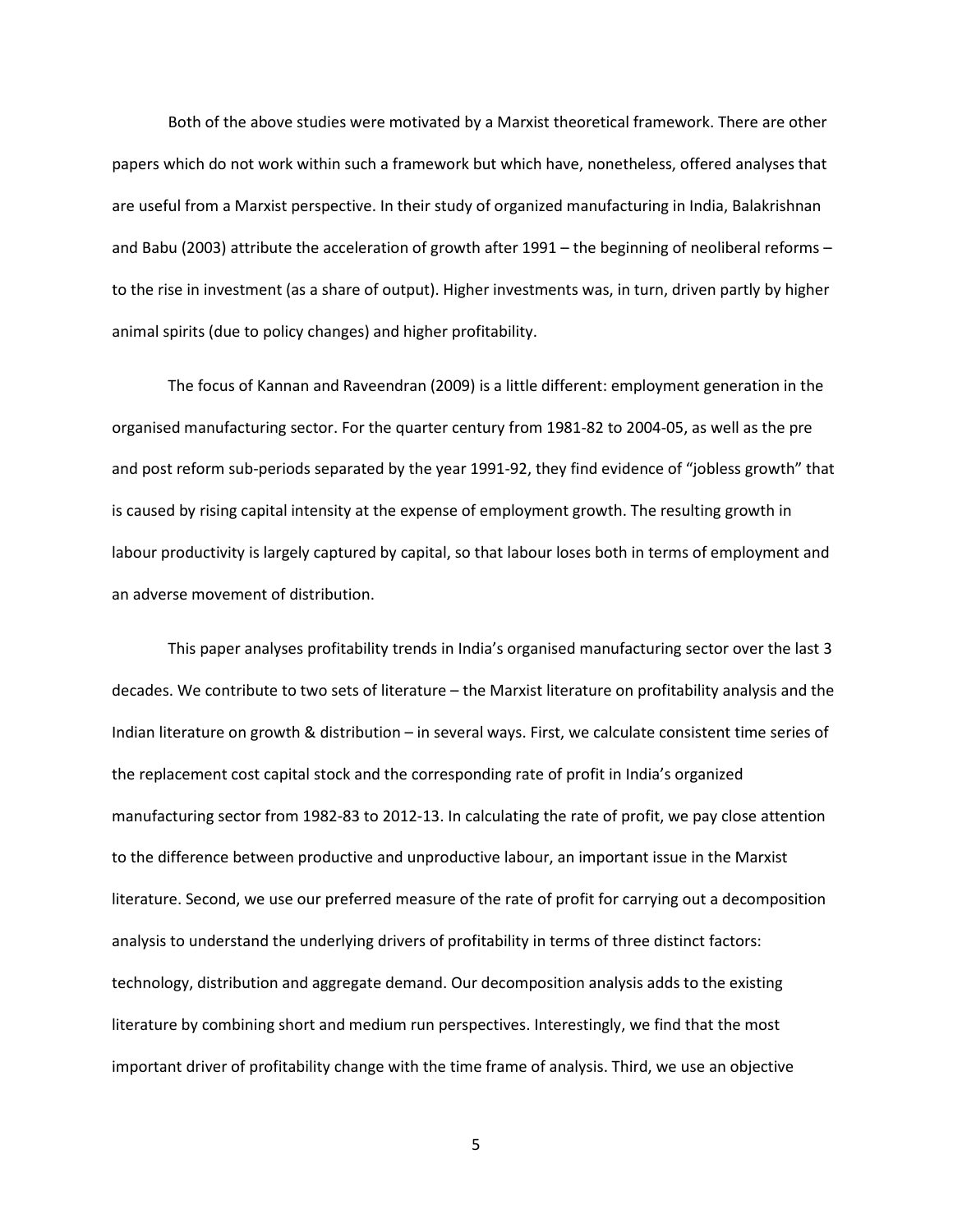statistical methodology – the recently developed techniques to study multiple structural breaks in macroeconomic time series – to identify breaks in the trajectory of the profit rate over time.

We find that over the entire medium run period from 1982-83 to 2012-13, the rate of profit has a positive trend growth, and that the rising share of profit income seems to be the principal reason behind this. The thirty years period can be broken down into shorter periods depending on changes in the trend of the profit rate. Applying an appropriate "structural break" test, we identify six short run regimes, and complement it with visual inspection to choose two medium run regimes. The medium run regime from 1982-83 to 2001-02 is a period of declining profitability; the second medium run regime from 2001-02 to 2012-13 witnesses rising profitability. For short run regimes, our decomposition analysis shows that in four of the six periods, changes in technology (captured by the full capacity output-capital ratio), rather than distribution (captured by the profit share), had the greatest effect on changes in the profit rate. We do not find changes in aggregate demand (captured by the capacity utilization rate) to be an important driver of profitability in any of these six short run periods.

The rest of the paper is organized as follows. In section 2, we discuss trends in profitability in India's organized manufacturing sector to motivate the analysis in this paper. In section 3, we outline the methodology of profit rate decomposition, our main analytical framework. In section 4, we present results of profit rate decomposition from a short and medium run perspectives. The last section concludes the paper with some thoughts about future research. Details of data sources and construction of variables in collected in an appendix.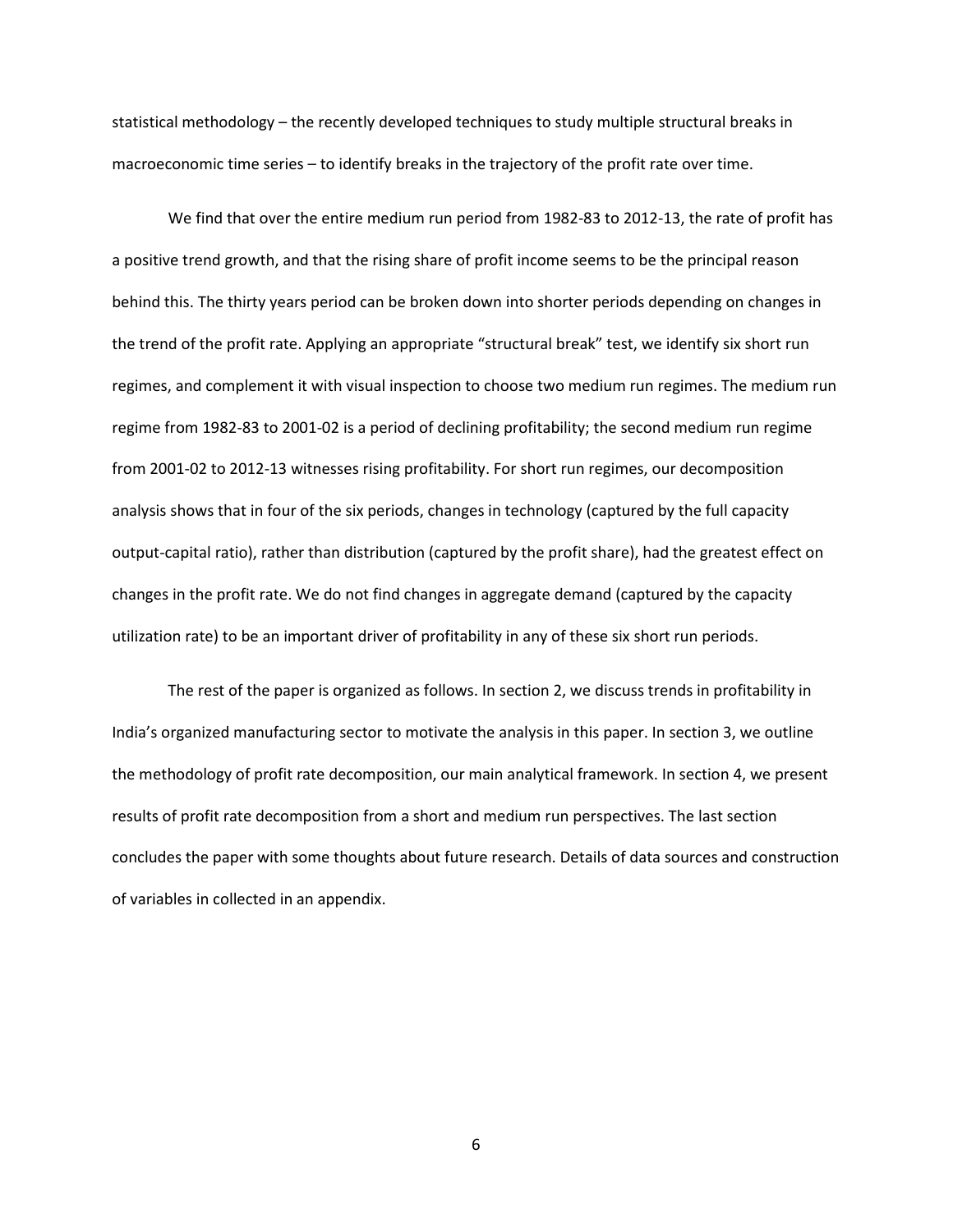## 2. Trend of Profitability

#### 2.1. Measure of the Rate of Profit

In this section we study the trend in the rate of profit,  $R$ , defined as

$$
R = \frac{\Pi}{K} \tag{1}
$$

where  $\Pi$  is the flow of profit income over an year, and  $K$  is the replacement (current) cost stock of fixed capital at the beginning of the year. To analyse profitability trends in India's organised manufacturing sector, we look at three different measures of the flow of profit income. The broadest measure of profit flow is the difference between net value added and the compensation (wages and benefits) of workers,  $\Pi_1$ . A narrower measure of profit flow removes the compensation of unproductive labour (supervisors & managers) from  $\Pi_1$  to get  $\Pi_2$ . The narrowest measure removes interest and rent payments from  $\Pi_2$  to arrive at  $\Pi_3$ .<sup>[6](#page-8-0)</sup>

The first measure,  $\Pi_1$ , is our preferred measure because it comes closest to approximating the classical-Marxist definition of the rate of profit as the ratio of the surplus value and the stock of capital. Consistent with a Marxist understanding, according to the first measure, surplus value includes compensation of unproductive labour (supervisors & managers), rent & interest payments, and profit of enterprise (that part of surplus value which remains with capital enterprises after paying rent and interest to rentiers).

#### [Figure 2 about here]

While most of the analysis in this paper works with the first measure, we plot time series of all the three measures in Figure 2. Since other researchers have often used  $\Pi_2$  or  $\Pi_3$  in their analysis,

l

<span id="page-8-0"></span> $6$  Details of data sources and construction of variables are available in the appendix.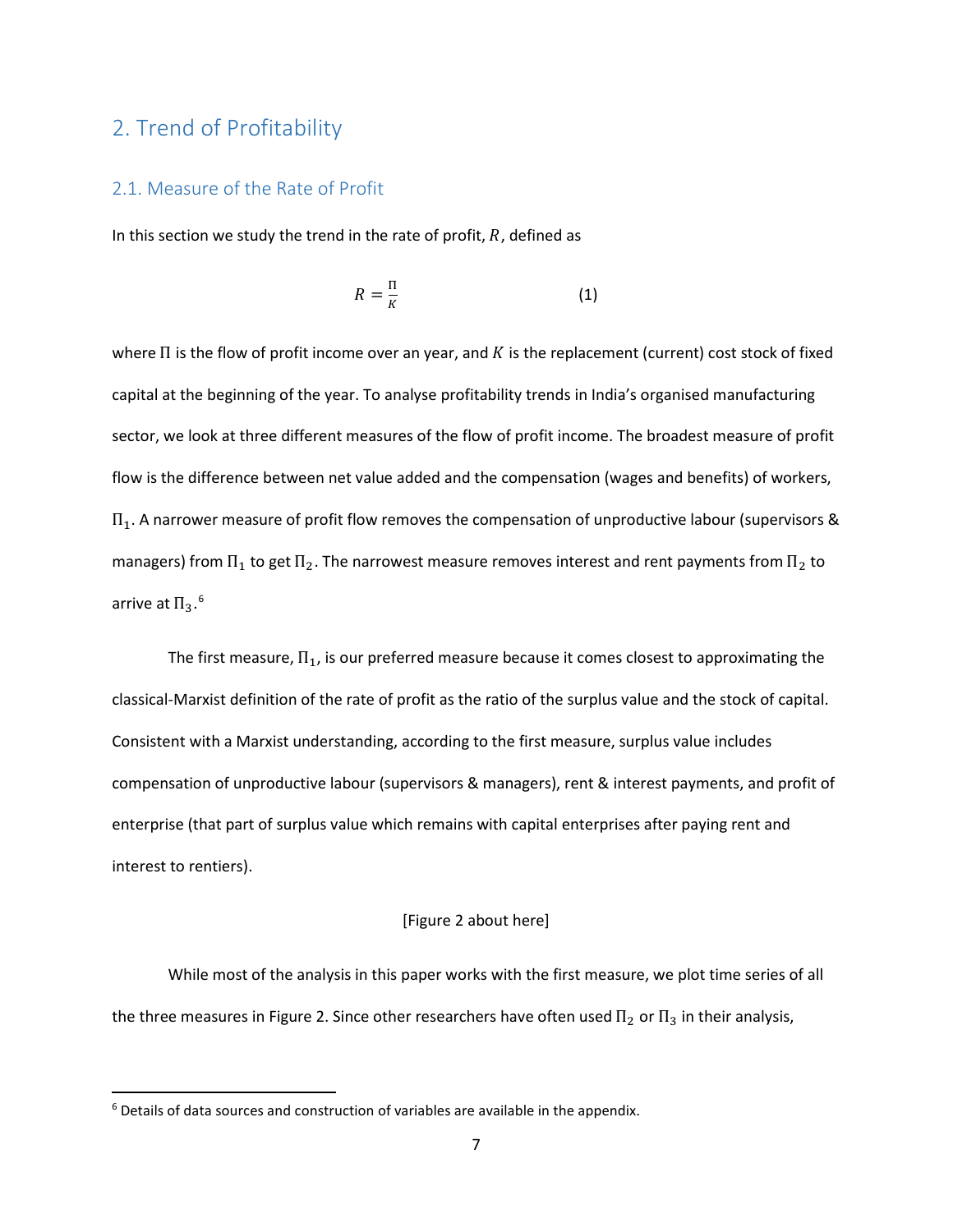Figure 2 will help in comparison with existing results (Sau, 1989; Balakrishnan and Babu, 2003). Interestingly, all the three profit rates display very similar trends over this 3-decade period. Hence, our analysis of profitability trends is robust to these different measures of the rate of profit. But since the first measure is our preferred measure for theoretical reasons, we will use it for analysis and discussions in the rest of the paper.

#### 2.2. Identifying Structural Breaks

Visual inspection of the time series plot in Figure 2 shows that the rate of profit has fluctuated over the past three decades, where periods of declining (or stagnant) profitability have alternated with periods of growth in the rate of profit. While visual inspection can provide us some rough idea of such turning points, it leaves lot of room for error. Hence, we use the methodology of dating structural breaks from the econometrics literature to identify them precisely (Bai and Perron, 2003).

The basic idea behind this methodology is straightforward. Consider the regression of the logarithm of the profit rate on a constant and a linear time trend

$$
\log(R_t) = a + bt + u_t \tag{2}
$$

with  $t = 1,2,..., T$ . The estimate of *b* is the average exponential growth rate of the profit rate over the period in question. Suppose that there are an unknown number  $m$  of breakpoints  $T_1, T_2, ..., T_m$ , over the sample period, so that there are  $(m + 1)$  segments over which the regression in (2) can be estimated separately. Let  $RSS<sub>i</sub>$  denote the residual sum of squares for the regression over the *j*-th segment, and let their sum be denoted as

$$
RSS(T_1, T_2, ..., T_m) = \sum_{j=1}^{m+1} RSS_j
$$
 (3)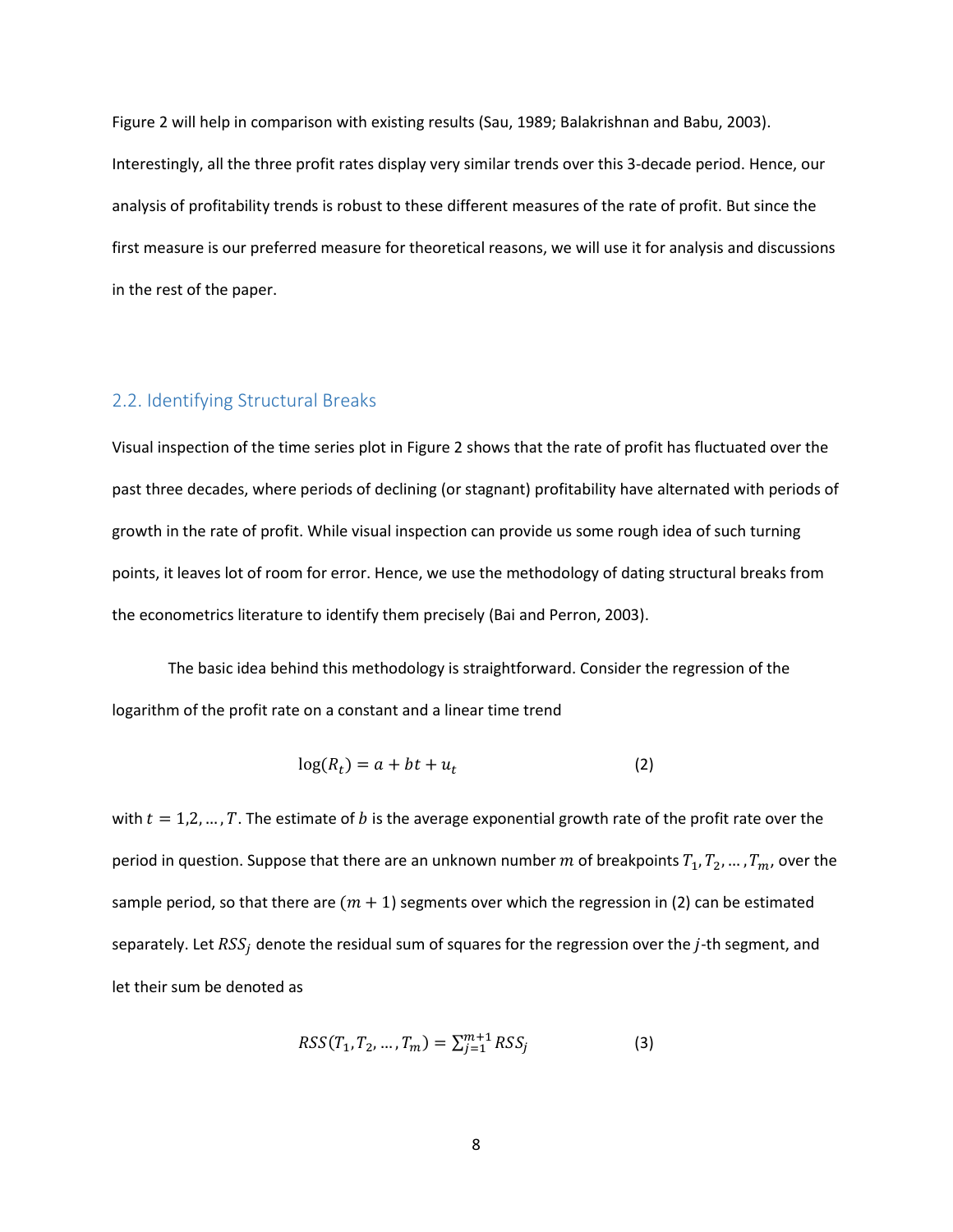The problem of dating structural breaks is to find the breakpoints  $T_1, T_2, ..., T_m$  that minimize the sum in (3) over all possible partitions of the sample period  $t = 1,2,..., T$ . An algorithm to carry out this task was suggested by Bai and Perron (2003) and has been implemented in the R-package "strucchange" (Zeilis, et al, 2003). We use this for the analysis in this paper.

#### [Table 1 about here]

Results from the dating of structural breaks are reported in Table 1. Since the underlying regression is the model in (2), the results in Table 1 report structural breaks in the exponential growth rate of the rate of profit. From the results in Table 1, we extract break dates for both short and medium run analyses. Our short run break dates come from value of  $m$  that minimizes the sum in (3) without imposing any restrictions. From the results in Table 1 we see that the residual sum of squares (RSS) and the Bayesian information criterion (BIC) are both minimized at  $m = 5$ . The corresponding break dates are 1986-87, 1990-91, 1995-96, 2001-02, and 2005-06. We use these break dates for the short run analysis of profitability.

Break dates for our medium run analysis comes from juxtaposition of visual inspection and break dates obtained above. Visual inspection of Figure 2 suggests that from a medium run perspective, profitability in India's organized manufacturing sector ( $R_1 = \Pi_1/K$ ) shows two broad regimes: the first from the early 1980s to the early 2000s, when profitability was on a downward trend; and the second from the early 2000s to the current period, when profitability soared. Note that 2001-02 is the break date closest to our intuitive idea of a break in the early 2000s. Thus, the combination of visual inspection and more formal structural break analysis suggests that we can choose 2001-02 as the break date for a medium run analysis.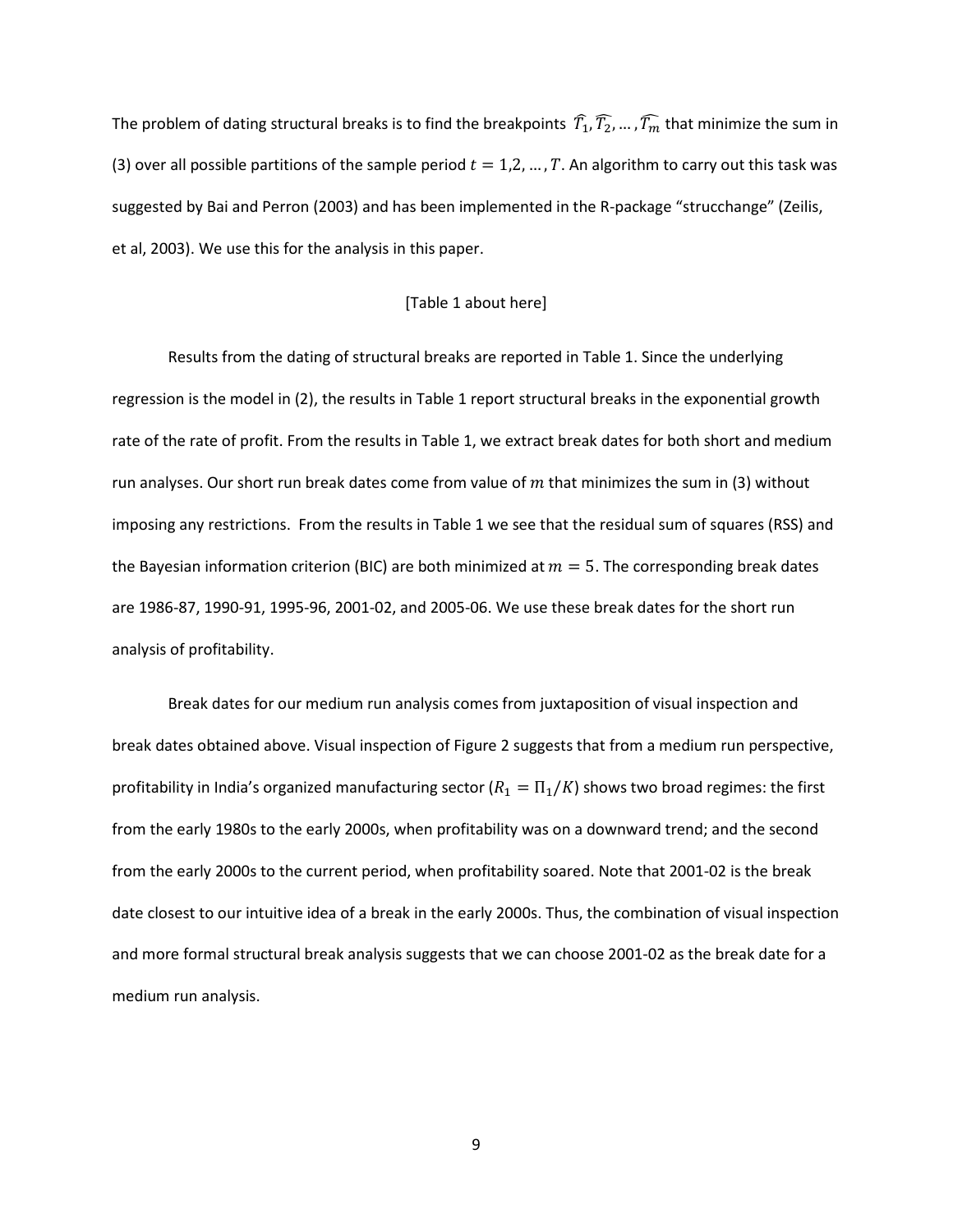#### 2.3. Broad Trends

l

Over the whole period of our analysis, 1982-83 to 2012-13, the rate of profit increased at about 1 percent per annum in India's organized manufacturing sector. This three decade period can be broken up into two very different medium run regimes of profitability. The first period from 1982-83 to 2001-02 was a period of declining profitability. The rate of profit fell from 31.3 per cent in 1982-83 to 16.99 per cent in 2001-02. The average exponential rate of growth over this period was -1.30 percent per annum.<sup>[7](#page-11-0)</sup> The period since then, from 2001-02 to 2012-13, has seen a strong reversal of this trend. The rate of profit increased from 16.99 percent in 2001-02 to 32.69 percent in 2012-13. Thus, over this decade long period, the rate of profit has increased at the rate of 5.56 percent per annum.

These medium run periods have, in turn, very different shorter sub-periods. For instance, we can break up the roughly 2-decade period of declining profitability from the early 1980s to the early 2000s into 4 shorter sub-periods: 1982-83 to 1986-87, 1986-87 to 1990-91, 1990-91 to 1995-96, and 1995-96 to 2001-02. In the first period, the rate of profit declined at -8.67 percent per annum; in the second and third period it increased at 1.18 and 4.47 percent per annum, respectively; and in the fourth period, it declined at -8.8 percent per annum. Thus, other than the decade long period of high positive growth from the mid-1980s to the mid-1990s, the 2-decade period from 1982-83 to 2001-02 saw the rate of profit falling in India's organized manufacturing sector.

The medium run period of positive profit growth, period from the early 2000s onwards, can also be broken up into two shorter sub-periods. The first short period runs for 4 years from 2001-02 to 2005- 06 and witnessed rapid growth in the profit rate at 15.54 percent per annum. The next 7 years, from

<span id="page-11-0"></span> $<sup>7</sup>$  For any variable, we calculate the growth rate over a period by regressing the logarithm of the variable on a</sup> constant and a time trend (estimated by OLS). The coefficient on the time trend is the estimate of the average annual exponential growth rate.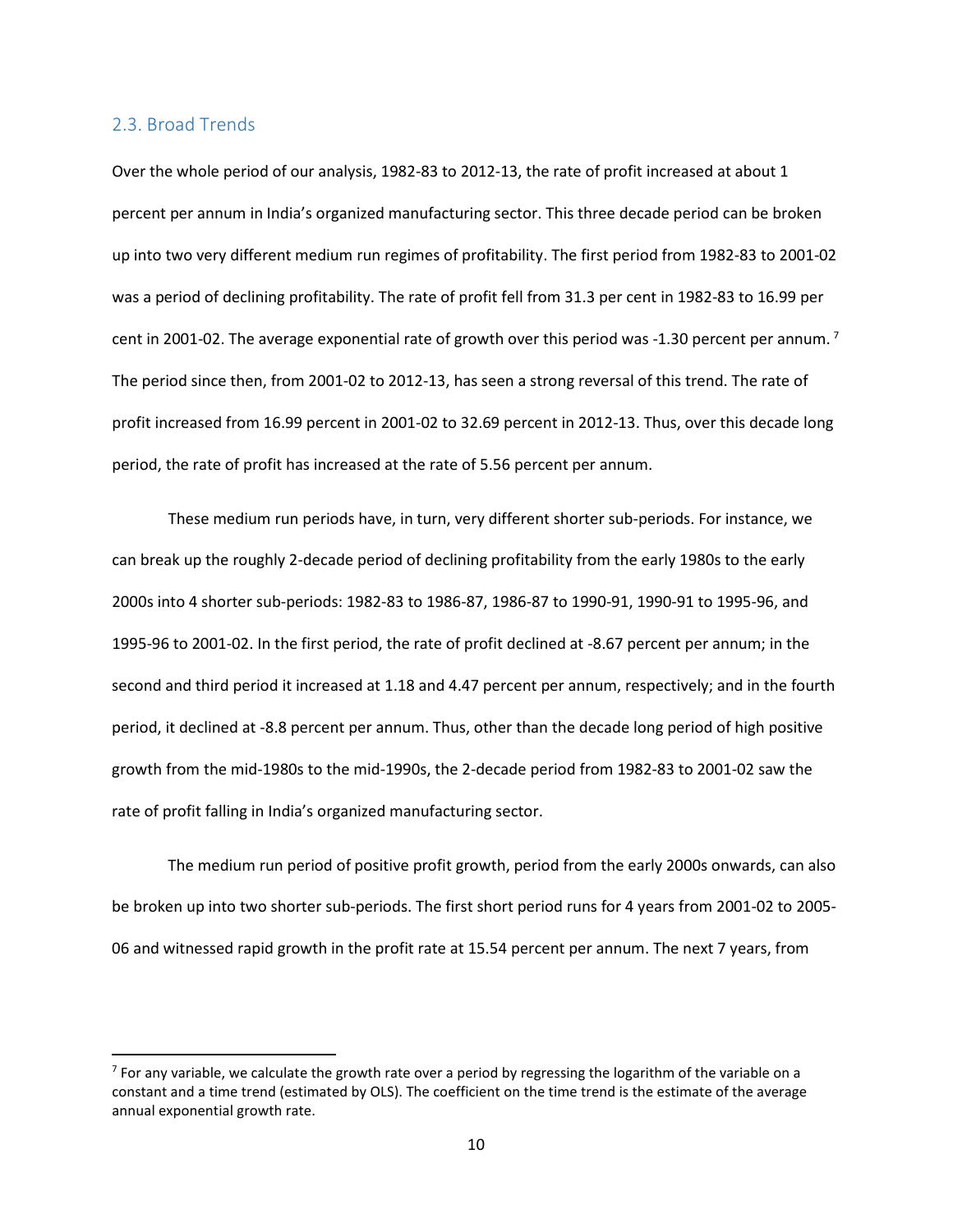2005-06 to 2012-13 witnessed relative stagnation, with the rate of profit growing at 0.60 per cent per annum.

To summarize the trends about profitability in India's organized manufacturing sector depicted in Figure 2, we note that the period since 1982-83 has witnessed two very different medium run periods. In the first regime, running from early 1980s to the early 2000s, there was an overall downward trend in the rate of profit other than from the mid-1980s to the mid-1990s. The second regime, running from 2001-02 to 2012-13, is one of increasing profitability, with most of the increase concentrated in a 4-year period in the early 2000s. To analyze these divergent empirical trends, we will use an analytical framework organized around profit rate decomposition. We explain this in the next section.

### 3. Profit Rate Decomposition

To understand the underlying drivers of profitability, we will adopt two different time frames. The first will be a long and medium run perspective, where we will abstract from considerations of aggregate demand. This approach has been used to study long run capitalist evolution as also episodes of crises under capitalism (Duménil, *et al*., 1984; Duménil *et al*. 1985; Michl, 1988; Duménil and Lévy, 1993; Foley and Michl, 1999; Marquetti, et al., 2010; Basu and Vasudevan, 2013). The second will be a short run perspective, where we will allow for the effects of aggregate demand on the rate of profit. Following the pioneering work of Weisskopf (1979), many scholars have used and extended this approach for studying short run capitalist dynamics (e.g., Bakir and Campbell, 2009; Kotz, 2009; Izquierdo, 2013).

#### 3.1. Decomposition from a Medium Run Perspective

To study the drivers of profitability from a medium run perspective, the rate of profit is decomposed into the product of two factors, the share of profit and the output-capital ratio, i.e.,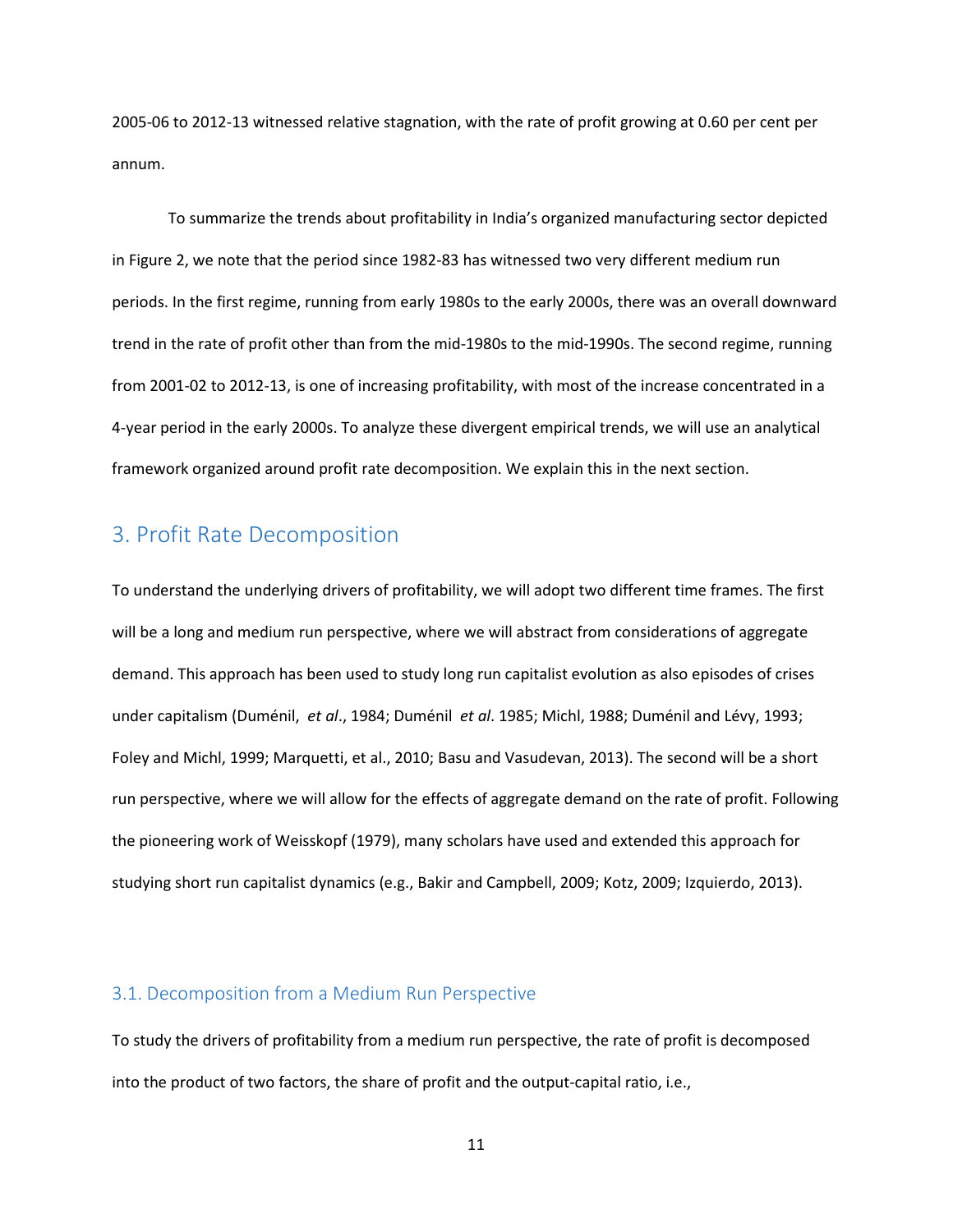$$
R \equiv \frac{\Pi}{K} = \left(\frac{\Pi}{Y}\right) \times \left(\frac{Y}{K}\right) \tag{4}
$$

where  $R$  is the rate of profit,  $\Pi$  is total profits,  $K$  is the stock of fixed capital, and  $Y$  is value added. In decomposition in (4), the profit share,  $\Pi/Y$ , captures the struggle between labour and capital over the distribution of value added, and technology is represented by the output-capital ratio,  $Y/K$ .

To analyze the dynamics of distribution, the profit share is further decomposed as follows:

$$
\frac{\Pi}{Y} = \frac{Y - W}{Y} = 1 - \frac{W}{Y} = 1 - \frac{w_r}{y_r} \times \frac{P_w}{P_y} = 1 - \frac{w_r \lambda_{wy}}{y_r}
$$
(5)

where W is the total wage bill,  $w_r = W/(L * P_w)$  is the real wage,  $y_r = Y/(L * P_v)$  is the real labour productivity, and  $\lambda_{wy} = P_w / P_v$  is the ratio of the price index of wage goods (we use the consumer price index for industrial workers) and the price index of output (we use the wholesale price index for manufactured products).

It is worth distinguishing between the real wage rate,  $w_r$ , and the product wage rate,  $w_p =$  $w_r \times \lambda_{wy}$ . The real wage rate captures the real purchasing power of the money wage rate and is relevant to analysing the living standard of workers. On the other hand, the product wage rate can be thought of as a measure of the relative bargaining power of capital and labour in an oligopolistic setting. The profit share rises whenever real productivity  $(y<sub>r</sub>)$  grows at a faster rate than the product wage rate, reflecting changes in the mark-up that firms can set on unit costs.

To analyse technical change by disentangling real factors and changes in relative prices, the output-capital ratio is decomposed as

$$
\frac{Y}{K} = \frac{Y_r P_y}{K_r P_k} = \frac{y_r}{k_r \lambda_{ky}}
$$
(6)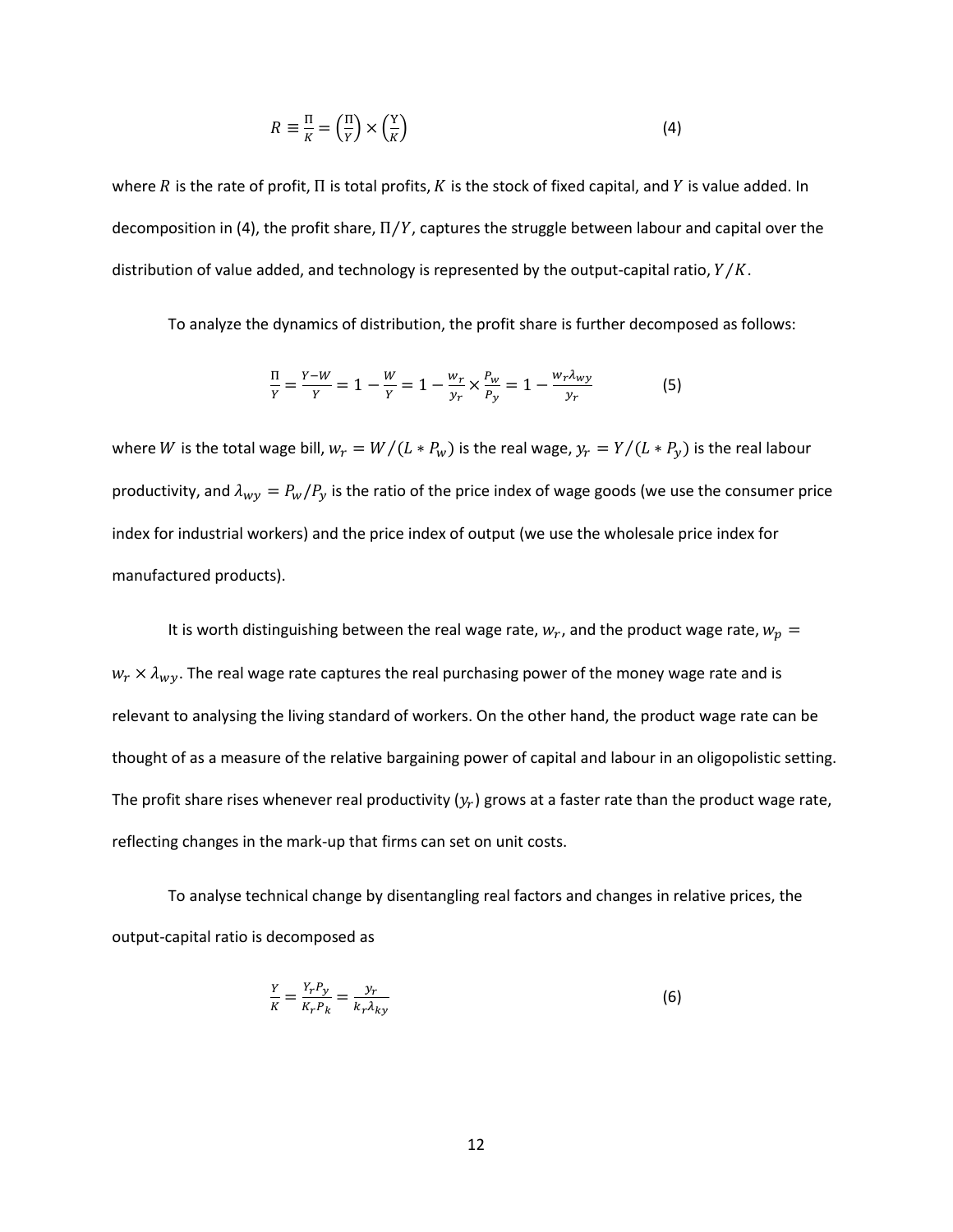where  $y_r = Y_r/L$  is real labour productivity,  $k_r = K_r/L$  is real capital stock per unit of labour, and  $\lambda_{ky} =$  $P_k/P_y$  is the ratio of an price index of capital stock (we use the wholesale price index for machines & machinery) and output.

Our main interest is not in the levels of these variables but in their changes over time. Moreover, we would like to investigate the contribution of different drivers to changes in the rate of profit and its two components, the profit share and the output-capital ratio.

For any variable  $x$ , let

$$
\hat{x} = \frac{d}{dt} \log(x) = \frac{1}{x} \frac{dx}{dt}
$$
 (7)

denote its growth rate. Then, logarithmic differentiation of (4) shows that the growth of the profit rate is the sum of the growth rates of the profit share and the output-capital ratio

$$
\hat{R} = \frac{\hat{\Pi}}{Y} + \frac{\hat{Y}}{K}.
$$
\n(8)

Logarithmic differentiation of (3) gives

$$
\frac{\hat{\Pi}}{Y} = \frac{W}{\Pi} \times (\hat{y}_r - \hat{\lambda_{wy}} - \hat{w}_r)
$$
\n(9)

and logarithmic differentiation of (4) gives

$$
\frac{\hat{Y}}{K} = \hat{y}_r - \widehat{k_r} - \widehat{\lambda_{ky}}
$$
\n(10)

Using (8), (9), and (10), we can study the contribution of different factors to the growth rate of the rate of profit over relevant medium run periods. Thus, the final equation capturing decomposition analysis from a medium run perspective is given by

$$
\hat{R} = \frac{W}{\Pi} \times (\widehat{y_r} - \widehat{\lambda_{wy}} - \widehat{w_r}) + (\widehat{y_r} - \widehat{k_r} - \widehat{\lambda_{ky}})
$$
(11)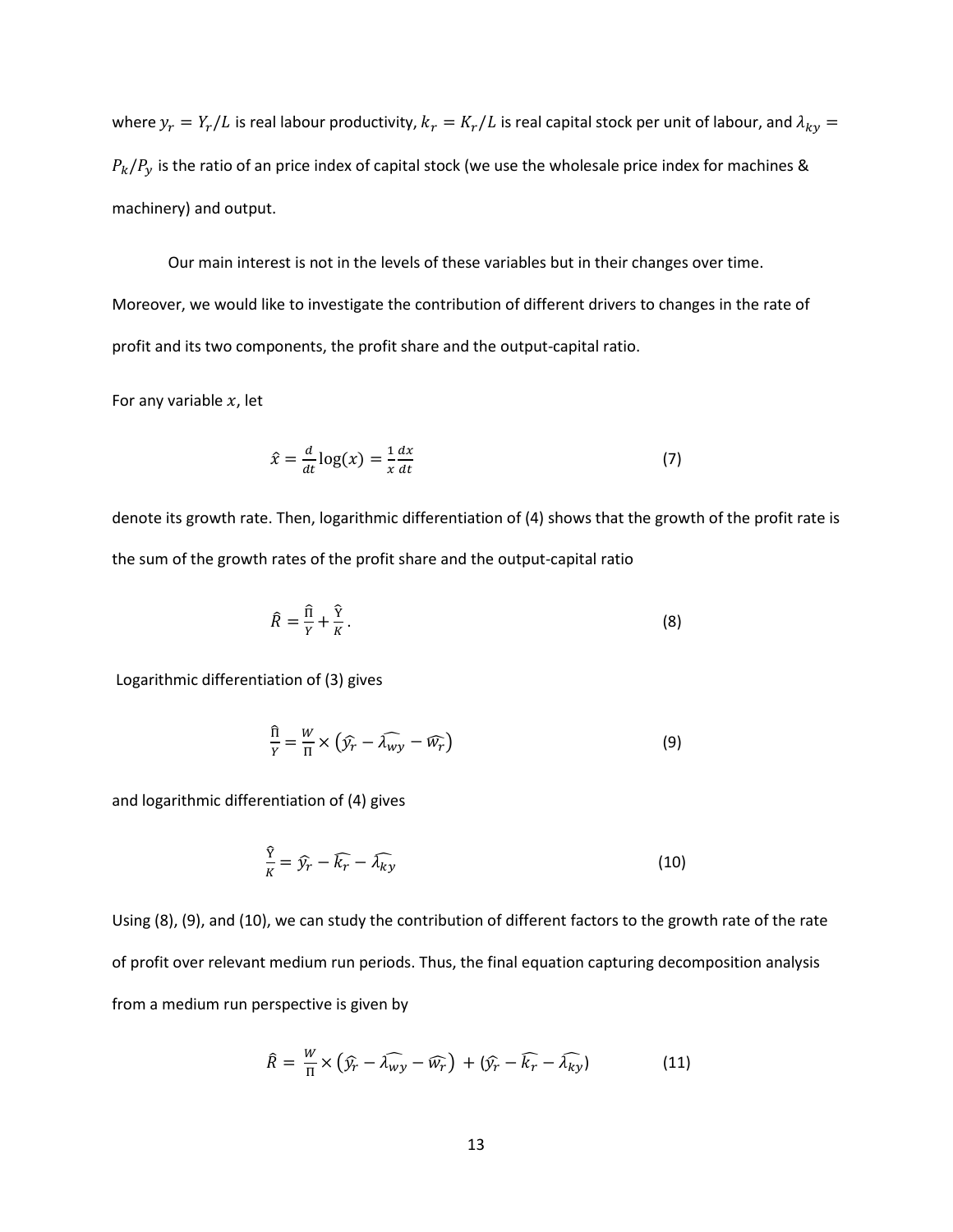#### 3.2. Decomposition from a Short Run Perspective

This literature on profit rate decomposition from a short run perspective goes back to at least Weisskopf (1979). The key difference from the medium run perspective is to incorporate the role of aggregate demand. Thus, in addition to technology and distribution, the short run decomposition uses a third term to capture demand problems: the capacity utilization rate. Letting  $Z$  refers to capacity output, the threeterm decomposition can be written as

$$
R \equiv \frac{\Pi}{K} = \left(\frac{\Pi}{Y}\right) \times \left(\frac{Y}{Z}\right) \times \left(\frac{Z}{K}\right) \tag{12}
$$

where the first term on the right  $\Pi/Y$  is the profit share, the second term  $Y/Z$  is the capacity utilization rate, and the last term  $Z/K$  is the capacity-capital ratio.

Much as in the medium run analysis, each of the term in the decomposition is further broken into its real and price components for further detailed study. The profit share is decomposed using (5), exactly in the same way as in the medium run analysis. The capacity utilization ratio is not decomposed further, and the capacity-capital ratio is decomposed as

$$
\frac{Z}{K} = \frac{Z_r P_y}{K_r P_k} = \frac{Z_r}{k_r \lambda_{ky}}
$$
\n(13)

where  $z_r = Z_r/L$  is real labour productivity,  $k_r = K_r/L$  is real capital stock per unit of labour, and  $\lambda_{ky} = P_k / P_y$  is the ratio of an price index of capital stock and output.

To analyze growth rates, we use logarithmic differentiation of (12) to decompose the growth of the profit rate as the sum of the growth rates of the profit share, capacity utilization rate and the capacity-capital ratio

$$
\hat{R} = \frac{\hat{\Pi}}{Y} + \frac{\hat{Y}}{Z} + \frac{\hat{Z}}{K}.
$$
\n(14)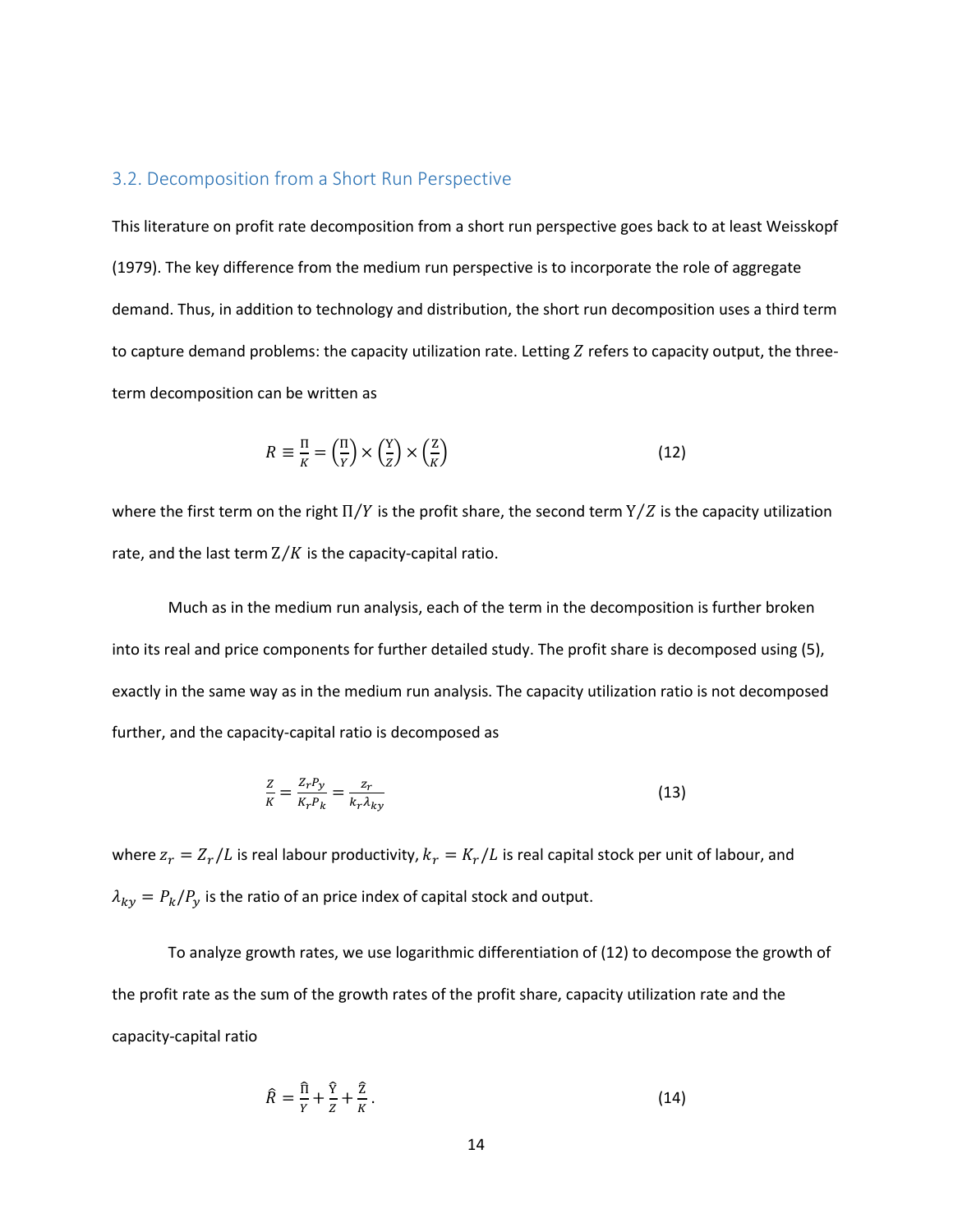where we know from (9) that

$$
\frac{\hat{\Pi}}{Y} = \frac{W}{\Pi} \times (\widehat{y_r} - \widehat{\lambda_{wy}} - \widehat{w_r})
$$

and logarithmic differentiation of (13) gives

$$
\frac{\overline{z}}{K} = \widehat{z}_r - \widehat{k}_r - \widehat{\lambda_{ky}}
$$
 (15)

Using (9), (14), and (15), we can study the contribution of different factors to the growth rate of the rate of profit over relevant short run periods. The final equation for our short run decomposition analysis is given by

$$
\widehat{R} = \frac{W}{\Pi} \times (\widehat{y_r} - \widehat{\lambda_{wy}} - \widehat{w_r}) + \frac{\widehat{Y}}{Z} + (\widehat{z_r} - \widehat{k_r} - \widehat{\lambda_{ky}})
$$
(16)

## 4. Results

#### 4.1. The Long Run Story

Results of the profit rate decomposition analysis for the organized manufacturing sector in India is collected in Table 2 and 3, the first for the medium run and the second for the short run analysis. Before we look at those results, let us look at the evolution of the rate of profit over the whole period, 1982-83 to 2012-13. The last row of Table 2 shows that over this period, the rate of profit increased slowly at 0.96 percent per annum. Looking at the two components of the rate of profit, we see that the positive growth rate of the rate of profit was entirely driven by the growth in the share of profit, which grew by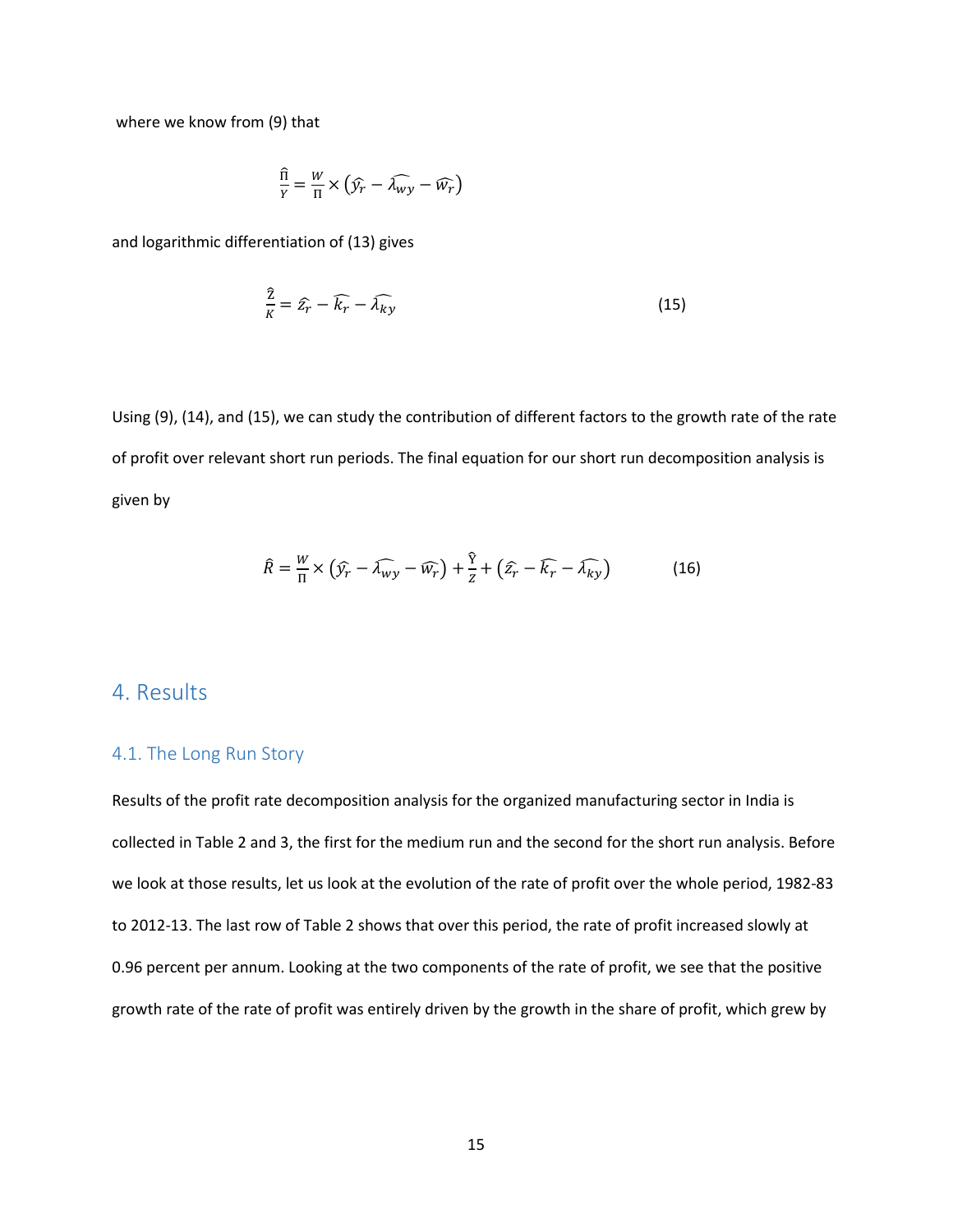1.15 percent per annum over this period. $8$  The other component, the output-capital ratio, declined at 0.19 percent per annum. Thus, over the long run period from 1982-83 to 2012-13, profitability in India's organized manufacturing sector has been kept up by a regressive re-distribution of income away from productive labour. India's organized manufacturing sector has not displayed much technological dynamism: the output-capital ratio has, in fact, *declined* over this three decade period.

#### [Table 2 about here]

What accounts for the rise in the share of profit income? Columns 4 through 7 in the last row of Table 2 shows that over this three decade period, real labour productivity has increased at an impressive rate of 5.81 percent per annum. In contrast, the product wage rate (the sum of columns 6 and 7) has increased at only 2.01 percent per annum. Thus, it seems that firms have been able to increase their mark-up to capture an increasing part of productivity growth. This close to 3-fold difference in the rates of growth of productivity and the product wage rate accounts for the regressive re-distribution of income away from productive labour in India's organized manufacturing sector since the early 1980s.

Two further issues should be noted. First, the average annual increase in the product wage rate, even if less than half that of real productivity, was substantial by itself. But this did not lead to a robust increase in the real wage rate because of adverse movement of relative prices. The consumer price index for industrial workers increased much faster than the wholesale price index for manufactured products (the ratio of the two grew at 1.63 percent per annum). Thus, an average annual growth rate of 2.01 percent in the product wage rate gave only a mild growth rate of 0.38 per cent per annum of the real wage rate.<sup>[9](#page-17-1)</sup> Thus, workers lost not only in terms of the wage share but also in terms of the

 $\overline{\phantom{a}}$ 

<span id="page-17-0"></span><sup>&</sup>lt;sup>8</sup> Note that what we are calling the "share of profit" is really the "share of surplus value", where surplus value is the difference between value added and the compensation of productive labour. Thus, what we are calling the share of profit includes not only profit of enterprise but also other forms in which surplus value is redistributed: compensation of unproductive labour, interest, rent, dividend, taxes.

<span id="page-17-1"></span><sup>9</sup> Balakrishnan and Babu (2003) also report this seemingly paradoxical finding: robust growth in the product wage rate but tepid growth of the real wage rate.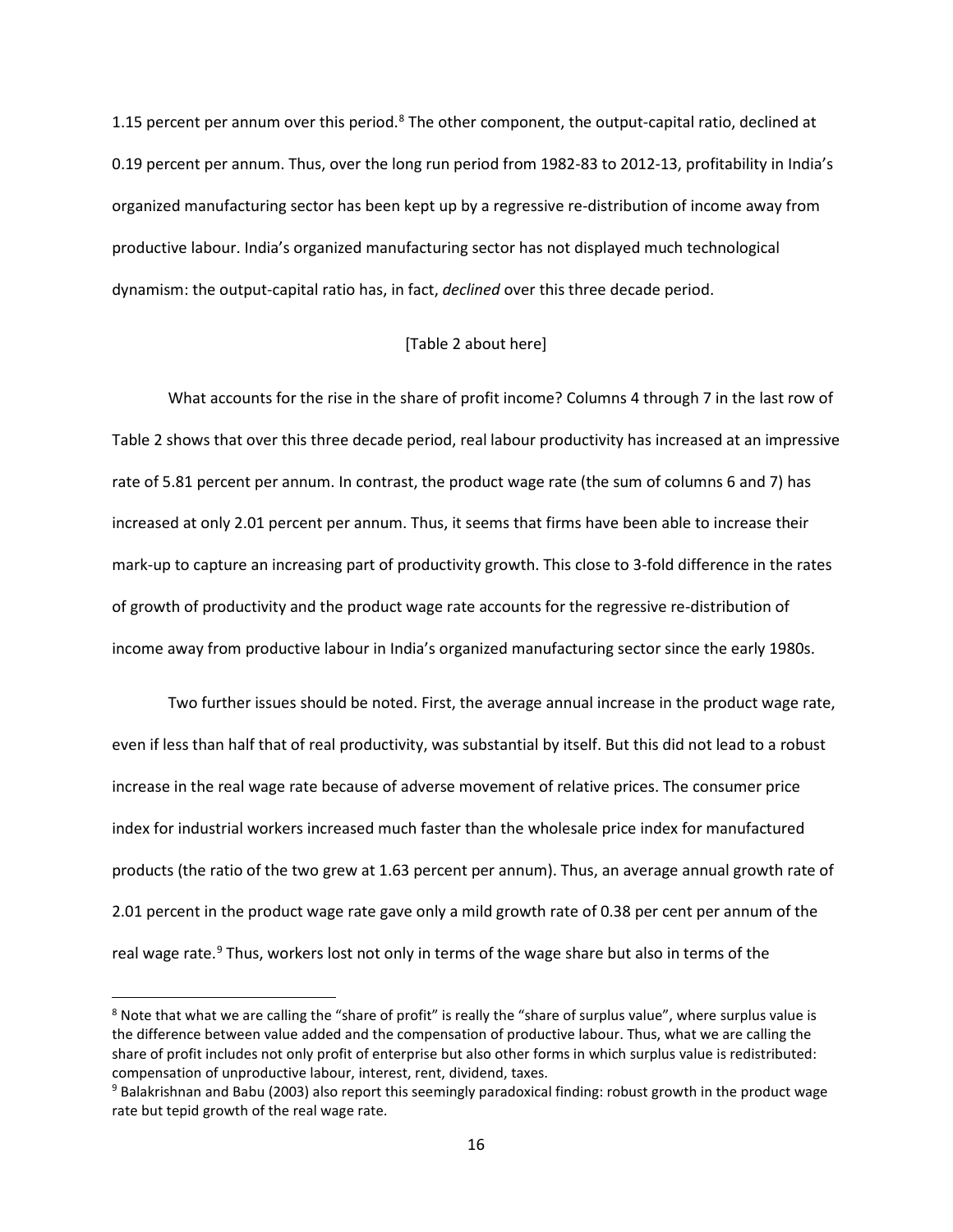purchasing power of their wage. Second, turning to column 9 in the last row of Table 2, we see that the reason for the growth of labour productivity has been capital deepening. The real capital-labour ratio has increased at 6.65 percent per annum.

Thus, the long run dynamics in India's organized manufacturing seems to be a trend of rapid capital deepening leading to rising labour productivity, with the lion's share of productivity growth appropriated as surplus value. There is some evidence of technological stagnation, in terms of a mild fall in the output capital ratio. Taken together, this means that the regressive income redistribution and not technological progress has kept profitability rising over the long run in India's manufacturing sector. Of course, the long run trend hides interesting medium and short run changes. To these we turn next.

#### 4.2. Medium Run Decomposition

Visual inspection and structural break tests suggested that the profitability trend witnessed a break in 2001-02, giving us two medium run periods: 1982-83 to 2001-02 and the years since 2001-02. Results of the medium run decomposition analysis using these two periods are collected together in the first two rows of Table 2. A visual representation of the medium run decomposition is given in Figure 3.

#### [Figure 3 about here]

The two periods display opposite profitability movements. In the first period from 1982-83 to 2001-02, the rate of profit declined at -1.30 percent per annum; in the next period, 2001-02 to 2012-13, the rate of profit increased at an impressive 5.56 percent per annum. What accounts for the difference between the two periods? Colum 2 shows that the profit share increased over both periods. Hence, the difference comes from movements in the output-capital ratio, as highlighted by entries in column 3.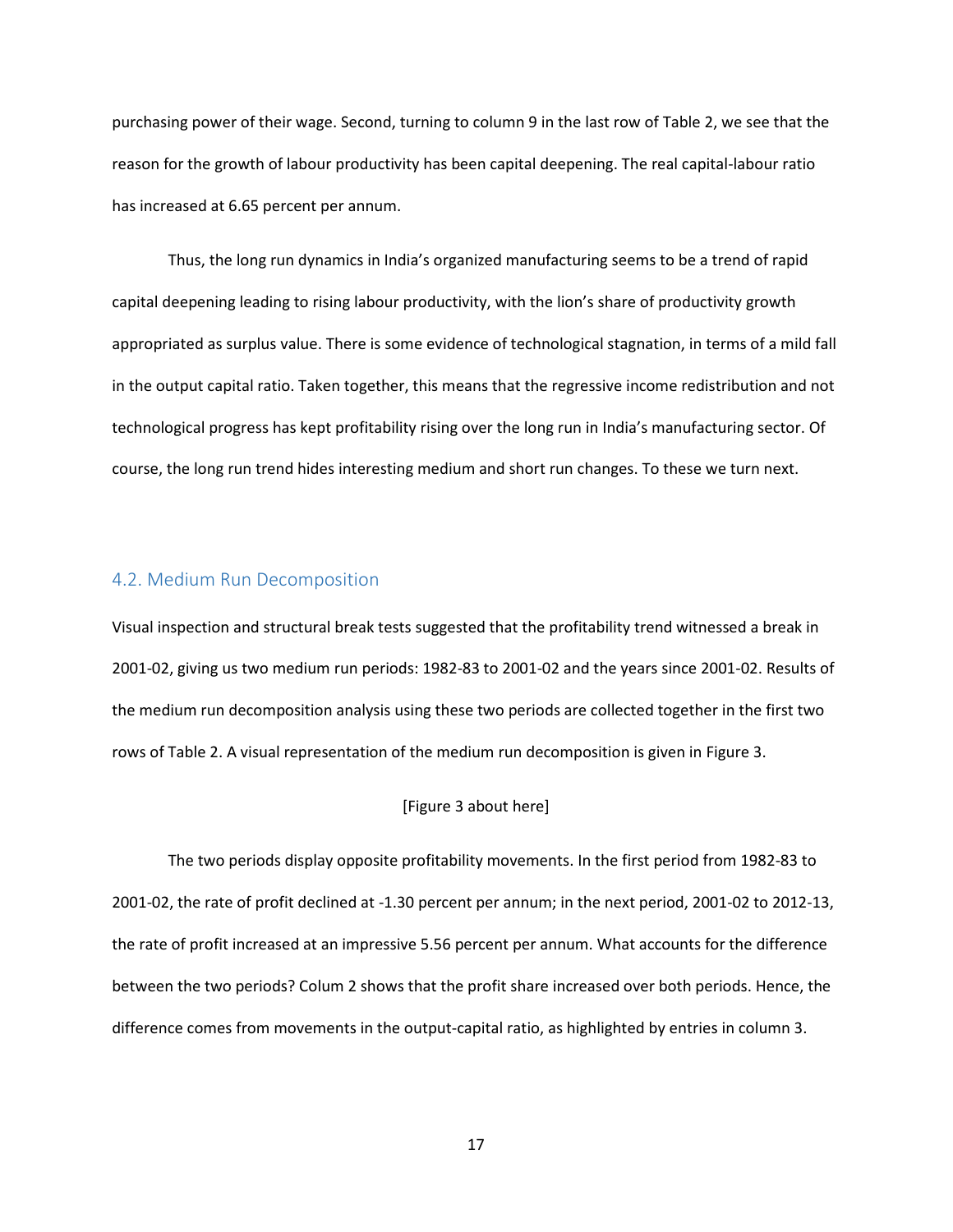In the first period, the share of profit increased at 1.35 percent per annum but the output-capital ratio declined at -2.65 percent per annum. Hence, technological problems swamped regressive income distribution and resulted in an overall declining trend in the rate of profit between 1982-83 and 2001- 02. In the second period, the profit share increased much more slowly at 0.90 percent per annum, but the output-capital ratio increased at 4.66 per cent per annum. Thus, a mildly regressive income distribution and a significantly progressive regime of technological change boosted profitability between 2001-02 and 2012-13.

We can use entries in columns 4 through 7 to investigate movements in distribution over the two medium run periods. In the first period, real productivity and the product wage rate increased by 5.87 and 2.38 per cent per annum respectively; in the second period, the corresponding growth rates were 6.50 and 2.32 percent per annum. Thus, the difference between the two growth rates widened as we moved from the first to the second period. This suggests that compared to the first period, labour's bargaining power declined in the second period: capital was able to appropriate a larger share of productivity growth by increasing its mark-up.

Naturally, this worsening in the relative position of labour vis-à-vis capital in the organized manufacturing sector in the years since 2001-02 would have muted real wage growth. This effect was compounded by a rather strong movement in relative prices. Between 2001-02 and 2012-13, the ratio of the consumer price index for industrial workers (CPIIW) and the wholesale price index for manufactured products (WPIMFG) grew at 2.29 per cent per annum, reducing real wage growth to a meagre 0.03 percent per annum. This is not surprising because the 2000s have been a period of rapid increase in food prices – in India and globally – and this, in addition to declining relative bargaining power of labour, has contributed to squeezing real wages.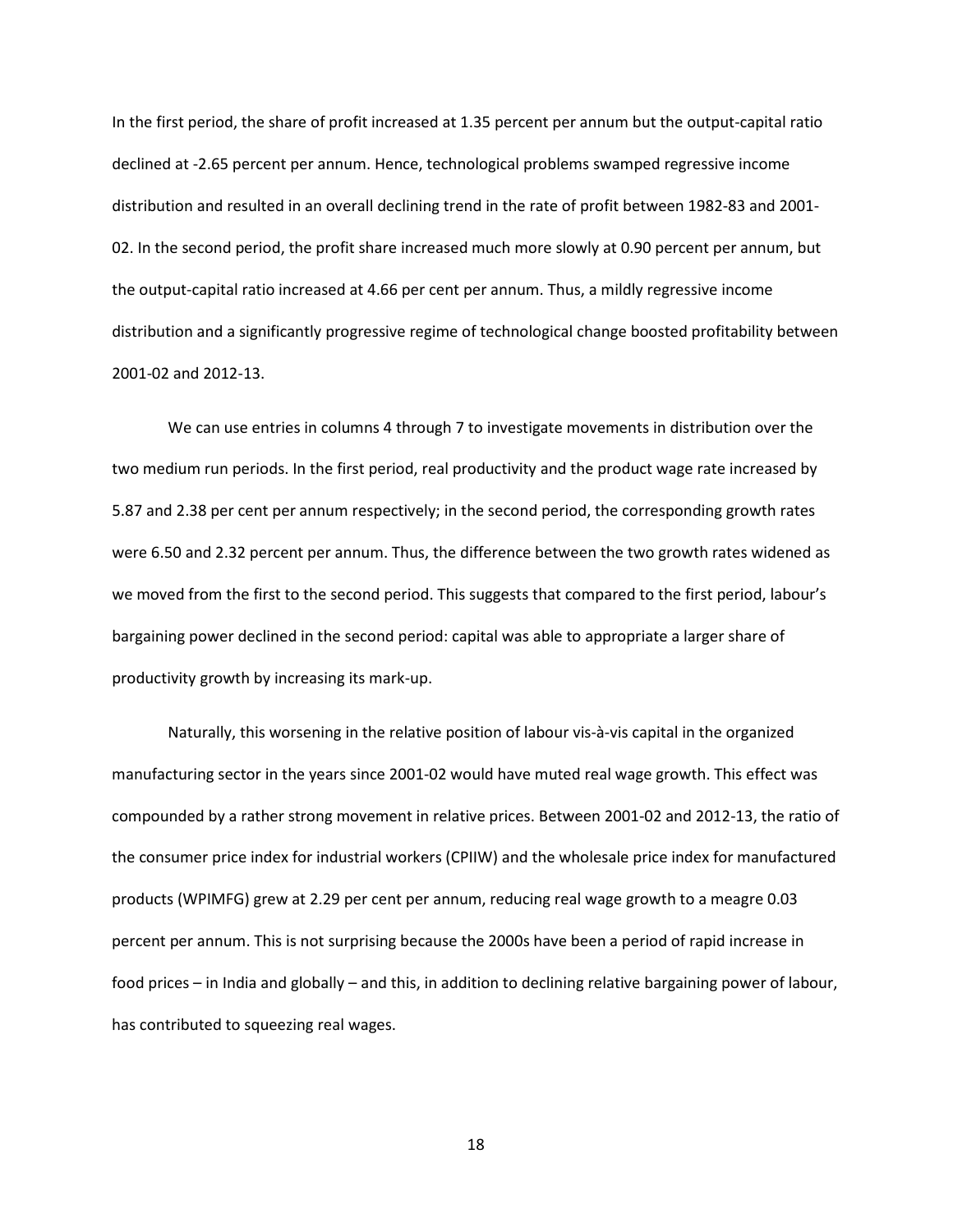To understand the patterns of technological change over these medium run periods, we can turn to entries in column 3 and columns 8 through 10. Following Foley and Michl (1999), the pattern of technological change in the first period can be characterised as Marx-biased: labour productivity increased but the output-capital ratio declined. The corresponding entries in columns 8 through 10 show that this was a period of rapid capital deepening (the real capital-labour ratio increased at 9.08 percent per annum) and a fall in the price of machines relative to manufactured products (the relative price of machines declined at 0.56 percent per annum). But the growth of real productivity, at 5.87 percent per annum, was not strong enough. Replacing workers with machines, despite machines becoming relative cheaper, turned out to be costly for the profitability of firms. This is because each unit of capital produced a much lower amount of output.

The second period is very different in terms of the regime of technological change. Even though the real capital-labour ratio grew at a much slower rate at 2.73 per cent per annum, it managed to ensure a higher growth rate in labour productivity (at 6.50 per cent per annum) that made the replacement of workers by machines beneficial for firms' profitability. They were also aided in this by the relative cheapening of machines, the ratio of the price of machines to manufactured products falling at close to -1 per cent per annum. Therefore, it seems that from the early 2000s the organized manufacturing sector in India has managed to generate technological dynamism and shake off the hold of Marx-biased technical change.

But before we can make that assertion with any amount of confidence, we need to turn to a short run decomposition analysis. This is because the medium run dynamics highlighted above might very well hide important shorter run variations.

[Figure 4 about here]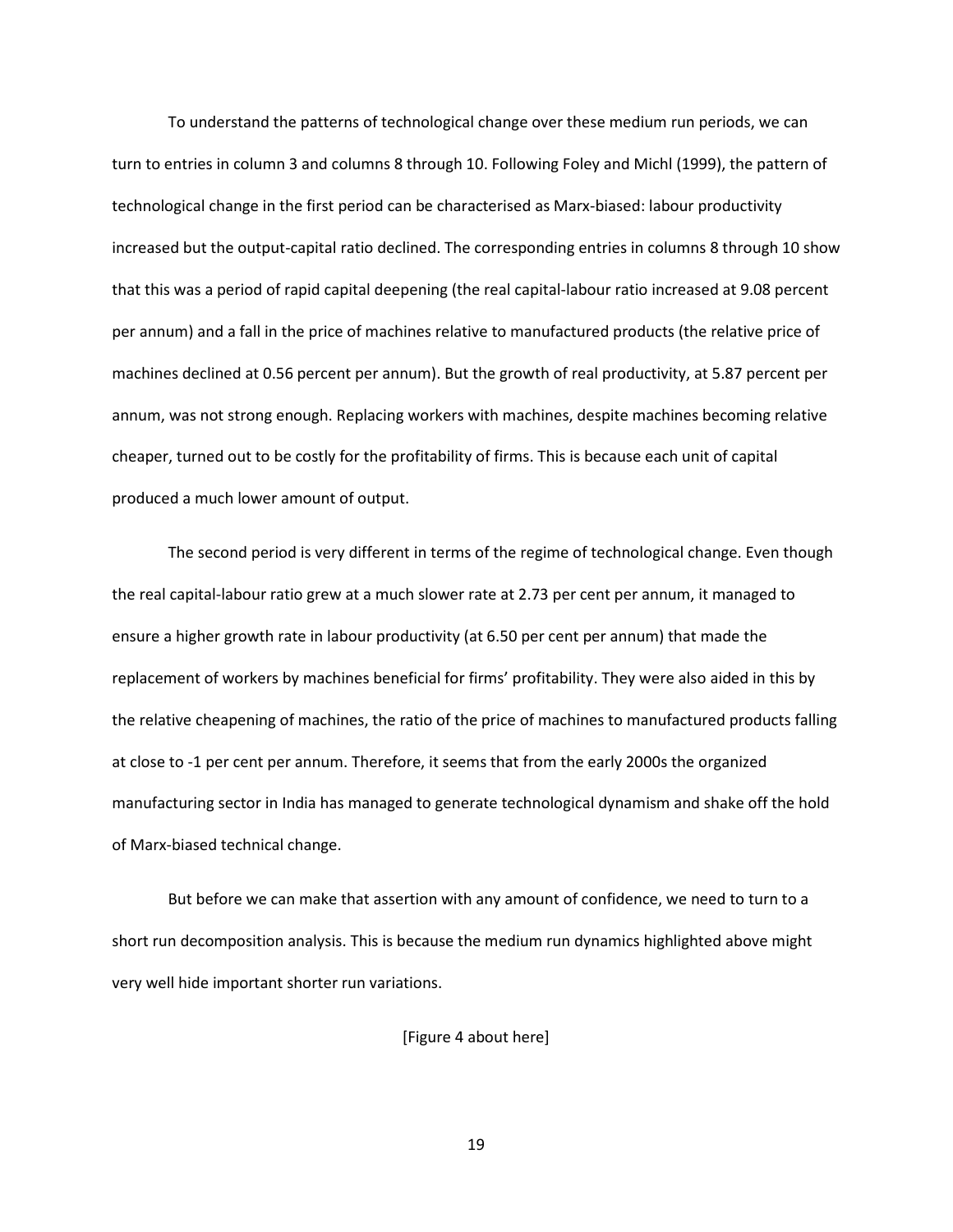#### 4.3. Short Run Decomposition

Results of the short run decomposition analysis are present in Table 3. Structural break analysis, results for which are reported in Table 1, had given us 6 distinct profitability regimes, and Table 3 shows profit rate decomposition for each of these periods. A visual representation of the short run decomposition is given in Figure 4.

#### [Table 3 about here]

We have seen above that the period from 1982-83 to 2001-02 is a medium run periods marked by declining profitability. From Table 3, we see a finer grained story for this period. The whole 2-decade period is composed of two 5-years periods, at both ends, of large declines in the rate of profit. In between is a decade long period of rising profitability, with the first 5 years of the 1990s being notable in this respect. In a similar vein, the medium run decomposition analysis had shown the period from 2001-02 to 2012-13 to be a period of robust profit rate increase. Table 3 shows that rapid profit rate increase in confined to the first 5 years of the 2000s. The period since 2005-06 is marked by stagnation in the rate of profit.

Entries in columns 2 through 4 show us the decomposition of the growth rate of the rate of profit into distribution (growth rate of profit share), aggregate demand (growth rate of capacity utilization) and technology (growth rate of capacity-capital ratio). For 4 of the 6 periods, the movement in the rate of profit is largely driven by changes, both magnitude and direction, in the capacity-capital ratio. The exception to this pattern are the periods 1986-90 and 1990-95. In the first of these, movement in the profit share is the dominant factor, and in the second both profit share and capacity utilization play almost equally important roles. Thus, columns 2 through 4 suggest that in India's organized manufacturing sector, short run fluctuations in profitability are impacted most by technology (captured by the capacity-capital ratio) and least by fluctuations in aggregate demand (captured by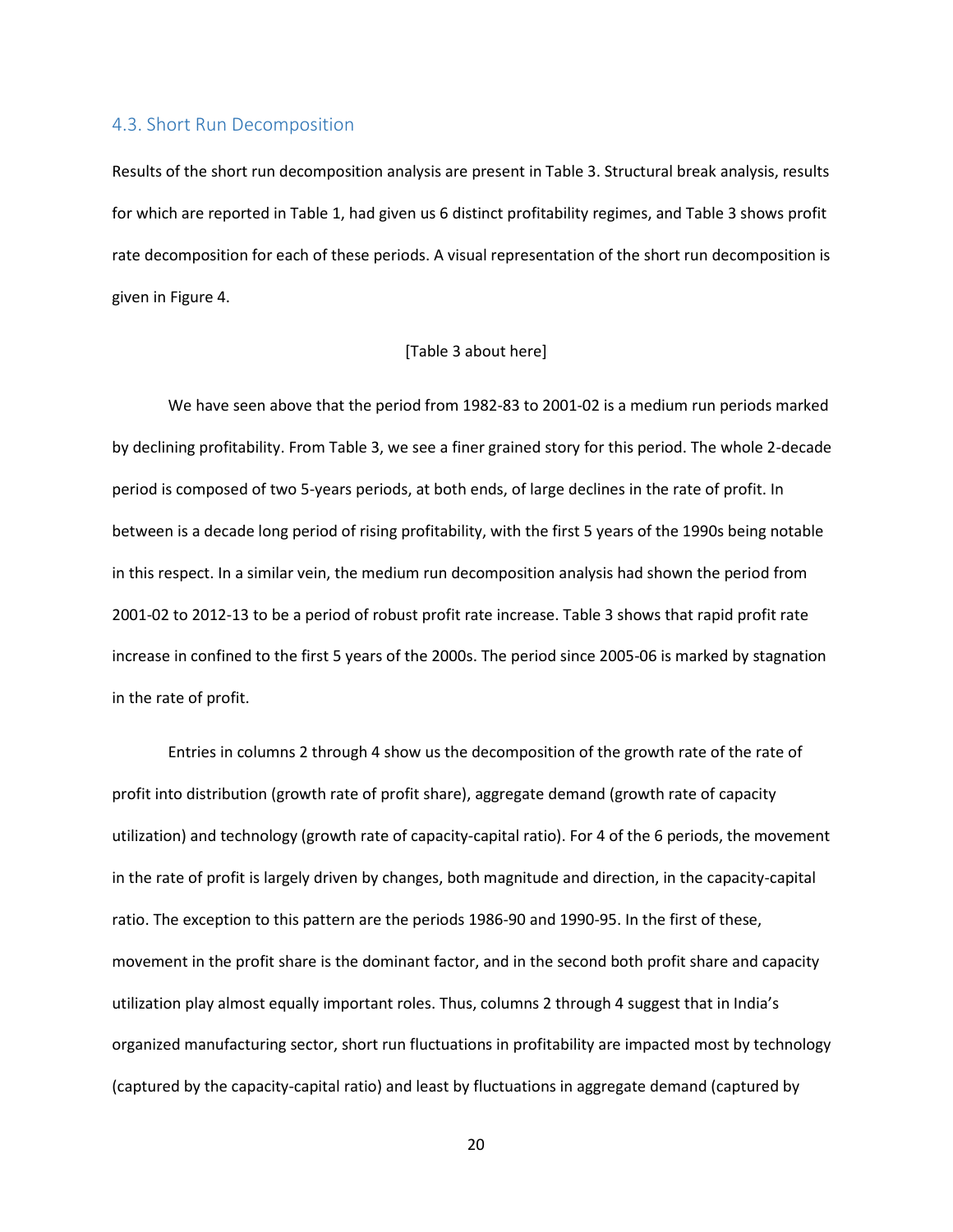movements in the capacity utilization), with distribution (measured by the profit share) operating somewhere between these two extremes.

The truly exceptional period that stands out from Table 3 is the early part of the 2000s, when the rate of profit grew by a phenomenal 15.54 percent per annum. Close to 70 percent of this growth rate is accounted for by rapid growth in the capacity-capital ratio at 10.72 per cent per annum. The favourable technological regime was bolstered by a confluence of regressive distribution (the profit share increased at 2.94 percent per annum) and positive aggregate demand (the capacity utilization rate increased at 1.87 per cent per annum). Even though a similar period is also observed in the early 1990s, the magnitude of growth is much lower.

The recognition of the period 2001-02 to 2005-06 allows us to answer the question we posed at the end of the previous sub-section: has India's organized manufacturing sector discovered technological dynamism and robust profitability since the early 2000s? The answer must be an emphatic no. Only the first half of the period since the early 2000s is exceptional; in fact, profitability has stagnated since 2005-06. More importantly, technological dynamism was also short lived: the growth rate of the capacity-capital ratio has collapsed below 1 percent per annum after 2005-06. But even this positive growth in the capacity-capital ratio is misleading, because it is driven by relative price movements and not by real technological change.

To see this, let us turn to data presented in columns 9 and 10 in Table 3. Column 9 shows that the *only* short run period when the real capacity-capital ratio witnessed a positive growth rate was the early 2000s, 2001-02 to 2005-06. In every other period, the real capacity-capital ratio declined. The latter half of the 2000s is no different because the growth rate of real capacity-capital ratio from 2005- 06 to 2012-13 was -0.96 percent per annum. Thus, the positive growth rate of the capacity-capital ratio seen in column 3 is driven entirely by a favourable movement in the relative price of capital. As shown in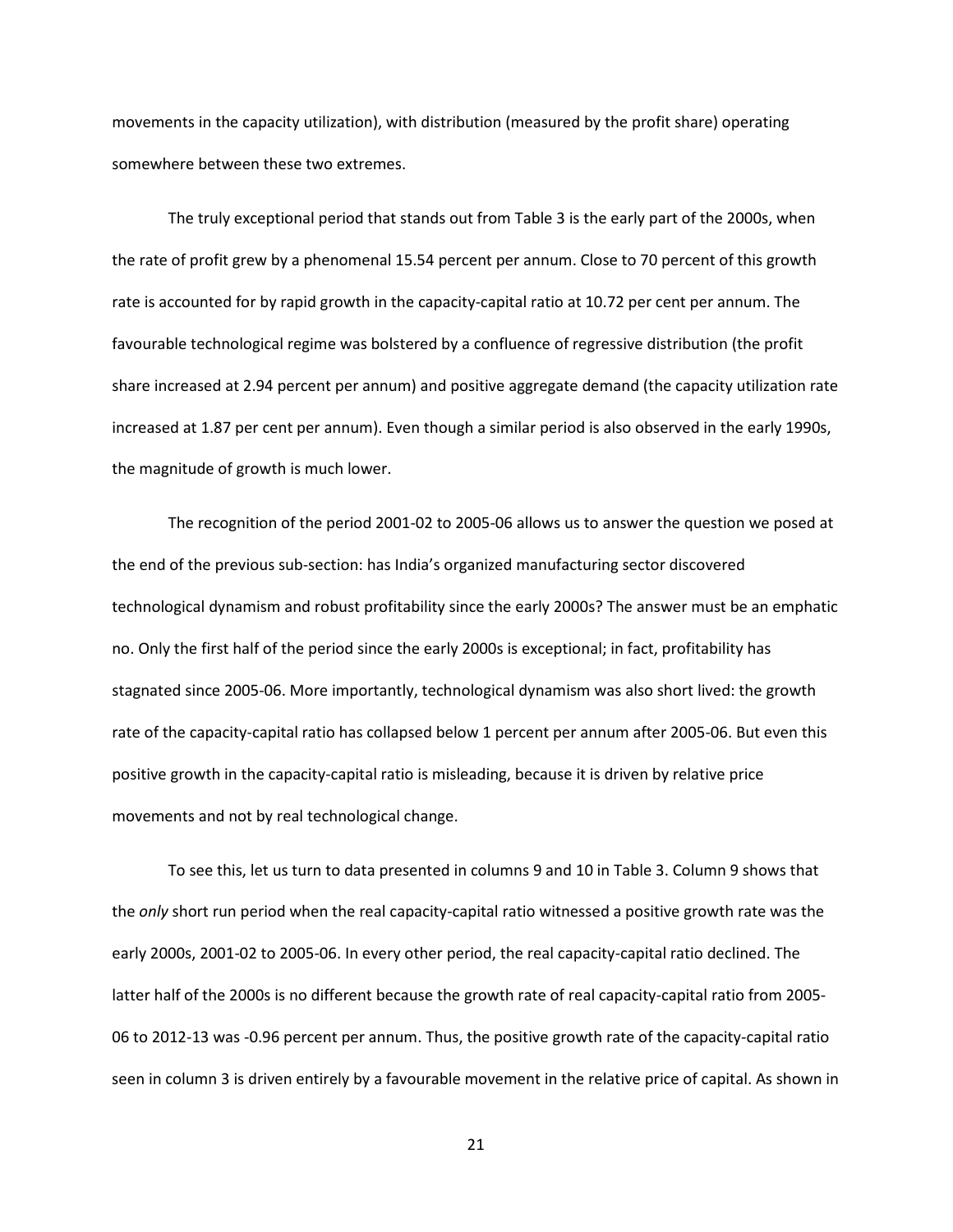column 10, the second half of the 2000s saw the ratio of price of capital and the price of manufactured products decline by -1.68 percent per annum.[10](#page-23-0)

Turning to the question of distribution, we see that the profit share has increased robustly for three of the six periods: 1986-90, 1990-95, and 2001-05. For the three periods - 1982-86, 1995-01, and 2005-12 - the profit share declined, but the magnitudes of decline were much lower than the magnitude of increases in the other three periods. For the periods of positive profit share growth, the growth rate of real productivity far outpaced the growth rate of the product wage rate. It is interesting to note that such periods also witnessed positive aggregate demand shocks (refer to column 3). On the other hand, for periods of negative profit share growth, the growth rate of the product wage rate only shot up over the growth rate of real productivity by a small magnitude. Therefore, it seems that firms are able to aggressively increase their mark-up during periods of positive aggregate demand growth and appropriate bulk of the productivity growth. On the other hand, periods marked by deficiency of aggregate demand did not see this pattern.

The relative movement of productivity and product wage does not correlate with movements in the real wage rate. This is because of independent, and often offsetting, movement of the relative price of wage goods and the product price. Column 6 shows an interesting pattern: real wage rate has witnessed positive growth other than during a decade long period from the mid-1990s to the mid-2000s. To understand these divergent movements in the real wage rate recall that the growth rate of the real wage rate is the difference of the growth rate of the product wage and the growth rate of the relative price of wage goods.

Among the two periods of negative real wage growth, there is a key difference. For the period 1995-96 to 2001-02, the product wage rate increased by 1.50 percent per annum and the relative price

l

<span id="page-23-0"></span> $10$  An exactly similar analysis is applicable to the early 1990s.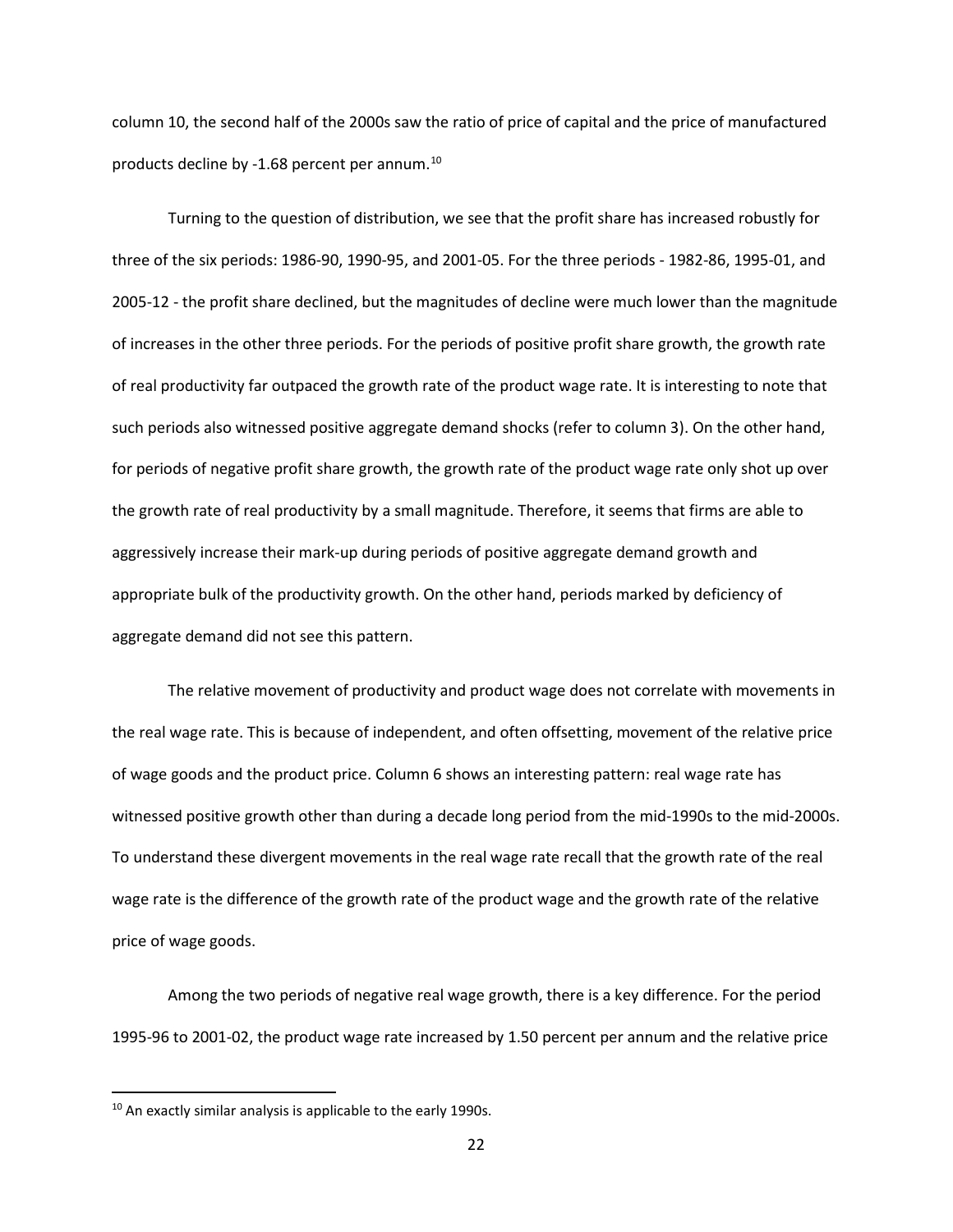of wage goods increased by 3.63 per cent per annum. Thus, the positive impact of product wage growth was swamped by the increase in the relative price of wage goods, leading to a fall in the real wage rate. For the next period, 2001-02 to 2005-06, the story is different. The product wage rate fell by -2.09 per cent per annum and the relative price of wage goods also fell by -0.56 per cent per annum. Thus, in this period, the positive impact of wage goods becoming relatively cheaper was swamped by the negative impact of a fall in the product wage rate, leading to a fall in the real wage rate. It is worth noting that the early 2000s is exceptional not only in terms of technological dynamism, which we have seen earlier, but also in terms of the relative weakening of the bargaining power of labour. The only short run period during which the product wage rate declined is between 2001-02 and 2005-06 (even though this was the period of the most rapid growth of real labour productivity).

Among the other four short run periods there are two different patterns. The first and last periods, which witnessed positive real wage growth, share the common pattern that the growth of the product wage was in excess of the growth of the relative price of wage goods. This ensured positive growth in real wages. On the other hand, the two short run regimes that cover the decade-long period from the mid-1980s to the mid-1990s, share a different pattern. Positive product wage growth and a fall in the relative price of wage goods combined to ensure positive growth of real wages.

Finally, there are three periods, 1982-83 to 1986-87, 1995-96 to 2001-02 and 2005-06 to 2012- 13, when the wage share rose. These periods also saw a decline or stagnation of the profit rate. A comparison of columns 5 and 6 show that in each of these periods, real wage growth trailed behind growth in real productivity.<sup>[11](#page-24-0)</sup> Therefore, following Weisskopf (1979), one can rule out these periods as one in which labour is "on the offensive". The rise of the wage share was driven by a rise in the ratio of the consumer price index vis-à-vis manufacturing price index (column 7). Therefore, labour's victory

 $\overline{\phantom{a}}$ 

<span id="page-24-0"></span> $11$  Each of the six short run periods has witnessed real productivity growing faster than real wages. Thus, labour has been constantly on the "defensive" over the last 3 decades in India's organized manufacturing sector.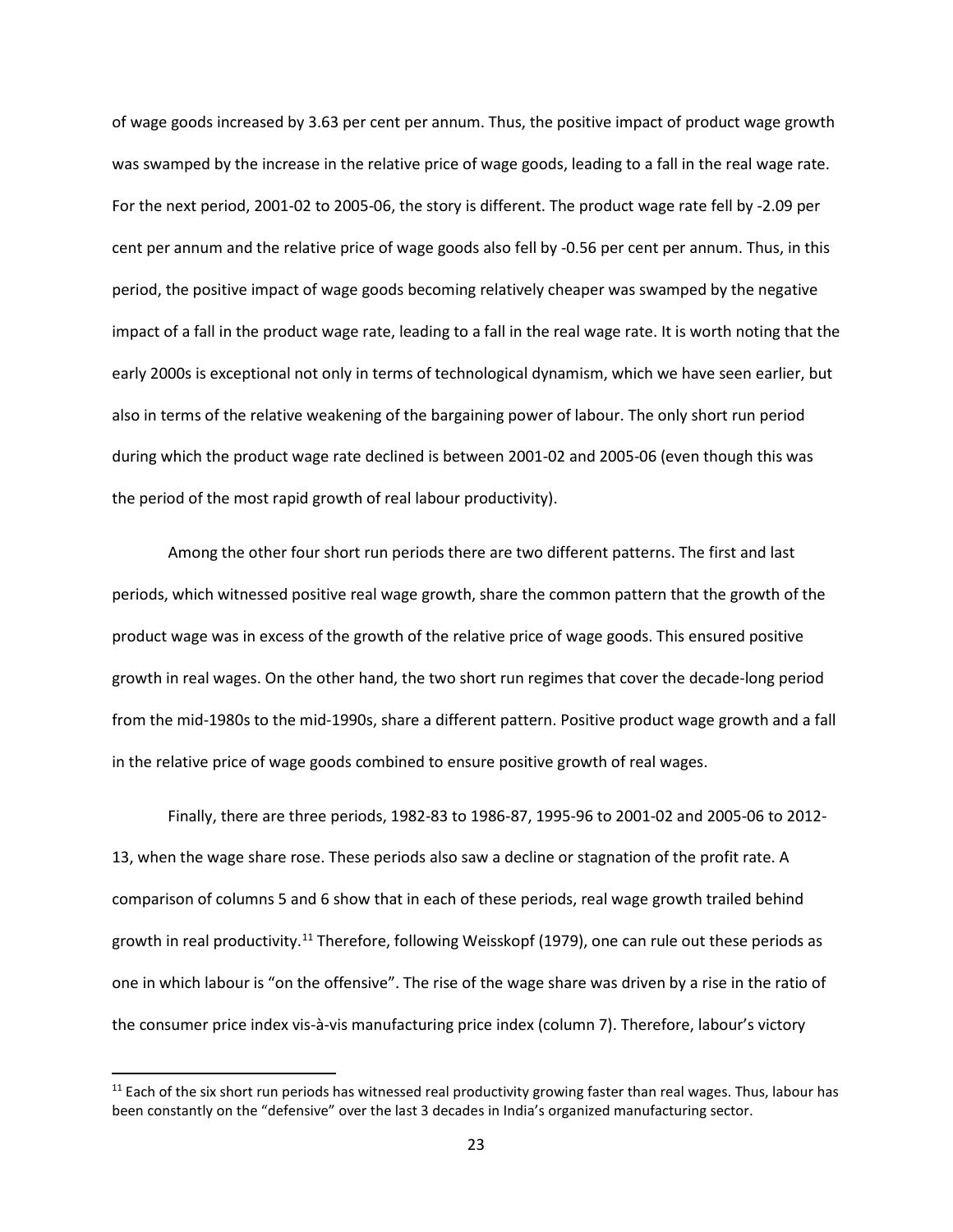over the division of value added was a "defensive" one.<sup>[12](#page-25-0)</sup> This is not surprising. In a labour surplus country like India a rise in wage share can scarcely be attributed to the ability of labours to exact higher rise in real wage rate compared to labour productivity growth. The rise, when it comes about, is because the relative price of wage goods rise vis-à-vis the price of what they produce.

### 5. Conclusion

l

Growth in capitalist economies are intimately related to profitability. This is because capitalist firms, to a large extent, are motivated by the need and desire to make profits. Even though capitalist relations of production have not fully taken root in the Indian economy – large parts of the countryside remain dominated by the logic of simple commodity production – the organized manufacturing sector is, by all accounts, a capitalist enclave. This means that growth in this sector will be linked to, albeit in complex ways, with profitability. With this motivation, this paper has analysed the underlying drivers of profitability in India's organized manufacturing sector for a 3-decade long period from 1982-83 to 2012- 13 using annual data from the Annual Survey of Industries.

We have found that the rate of profit - defined to closely match the broad Marxist definition of the profit rate as the ratio of the flow of surplus value and the stock of capital – has increased mildly over our period of study at 1 percent per annum. This long run positive trend is largely driven by a secularly rising share of profit income in the sector, which grew at 1.15 per cent per annum over this whole period. Using structural break analysis, we identified 6 short run, and complementing it with visual inspection, we find 2 medium run regimes. Our analysis shows that over medium and short run

<span id="page-25-0"></span> $12$  "Under these circumstances relative price changes—whose origins need have nothing to do with workers—have caused a decline in the value of output in terms of its ability to meet workers' consumption needs." (Weisskopf, 1979)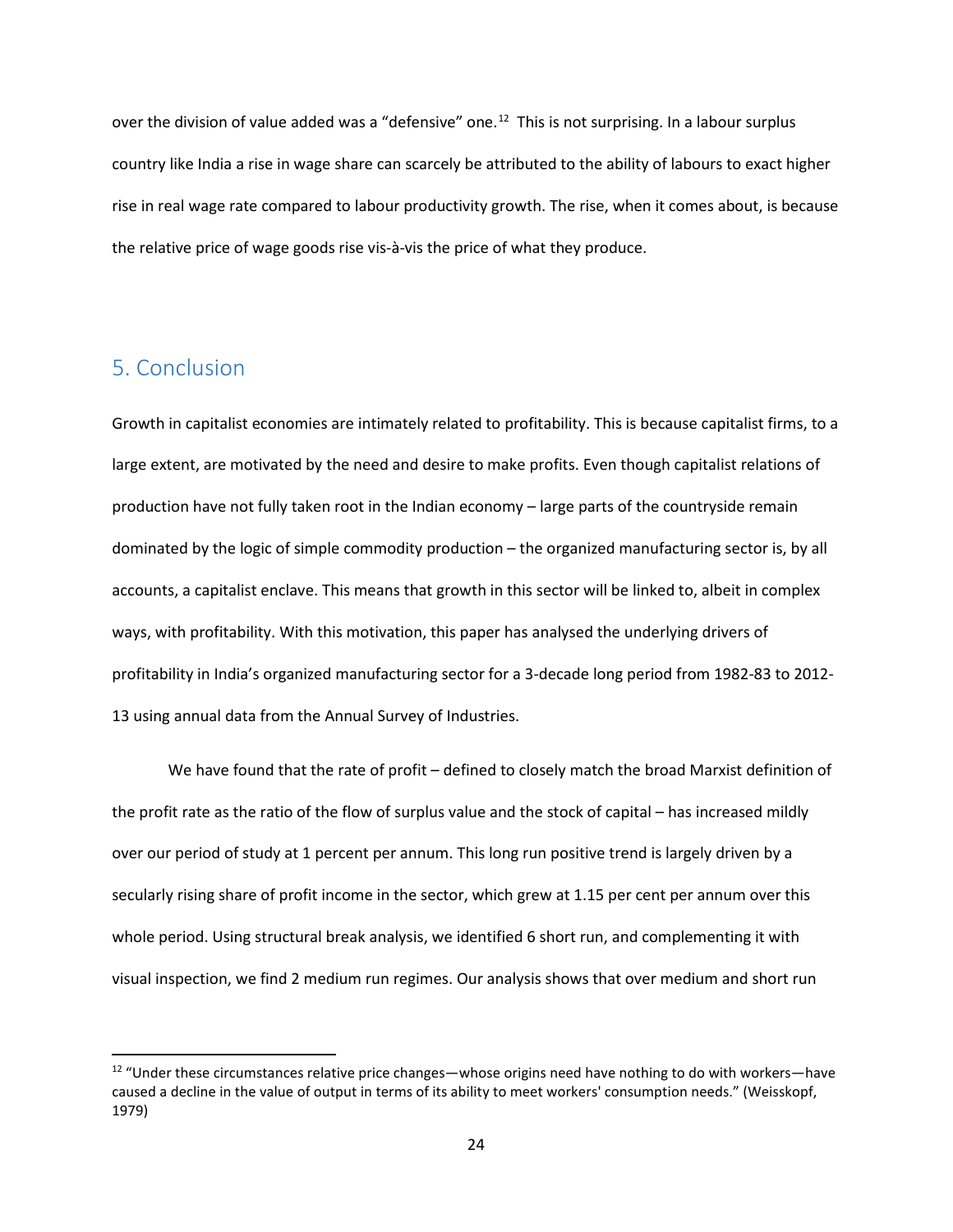periods, movements in technology (captured by the output capital ratio for a medium run analysis and the capacity-capital ratio for a short run analysis) is the primary driver of profitability.

The fact that the profit share secularly increased over the whole period of study from a medium run perspective is worth noting. For most advanced capitalist countries, the profit share has displayed medium run fluctuations, falling in the regulated capitalist period and rising in the neoliberal period (Basu and Vasudevan, 2013). Even developing countries like Brazil have witnessed a rising profit share only in the neoliberal period, from 1990 to 2003 (Marquetti et al., 2010). Thus, in this respect, the distribution of value added between the fundamental social classes in India's organized manufacturing sector is strikingly different: labour has been continuously losing over the last 3 decades. In fact, this trend of declining wage share goes back even further. The results in Sau (1989) show that the wage share had declined from the early 1960s to the mid-1980s.

We would like to end with a caveat to and some possible extension of our research, in that order. In this paper, we have often invoked a direct link between profitability and capital accumulation. While we believe that there is certainly a link, it is more complicated than we have probably given due. One important issue in this regard is the distribution of surplus value into interest, rent, dividend, taxes, wages of unproductive labour, and profit of enterprise. Our preferred measure of profit is really an estimate of surplus value and not profit of enterprise. If it is the latter that is more directly relevant for capital accumulation, our measure of profit rate would need to be suitably modified for an analysis of investment behaviour. Since we did not have data to remove many of these forms of surplus value – especially taxes and dividend payments – we leave this as a topic for future research. Investigating the link of profitability and capital accumulation would also require us to engage with an interesting body of recent research that has found financialization to have a negative impact on real investments (Orhangazi, 2008).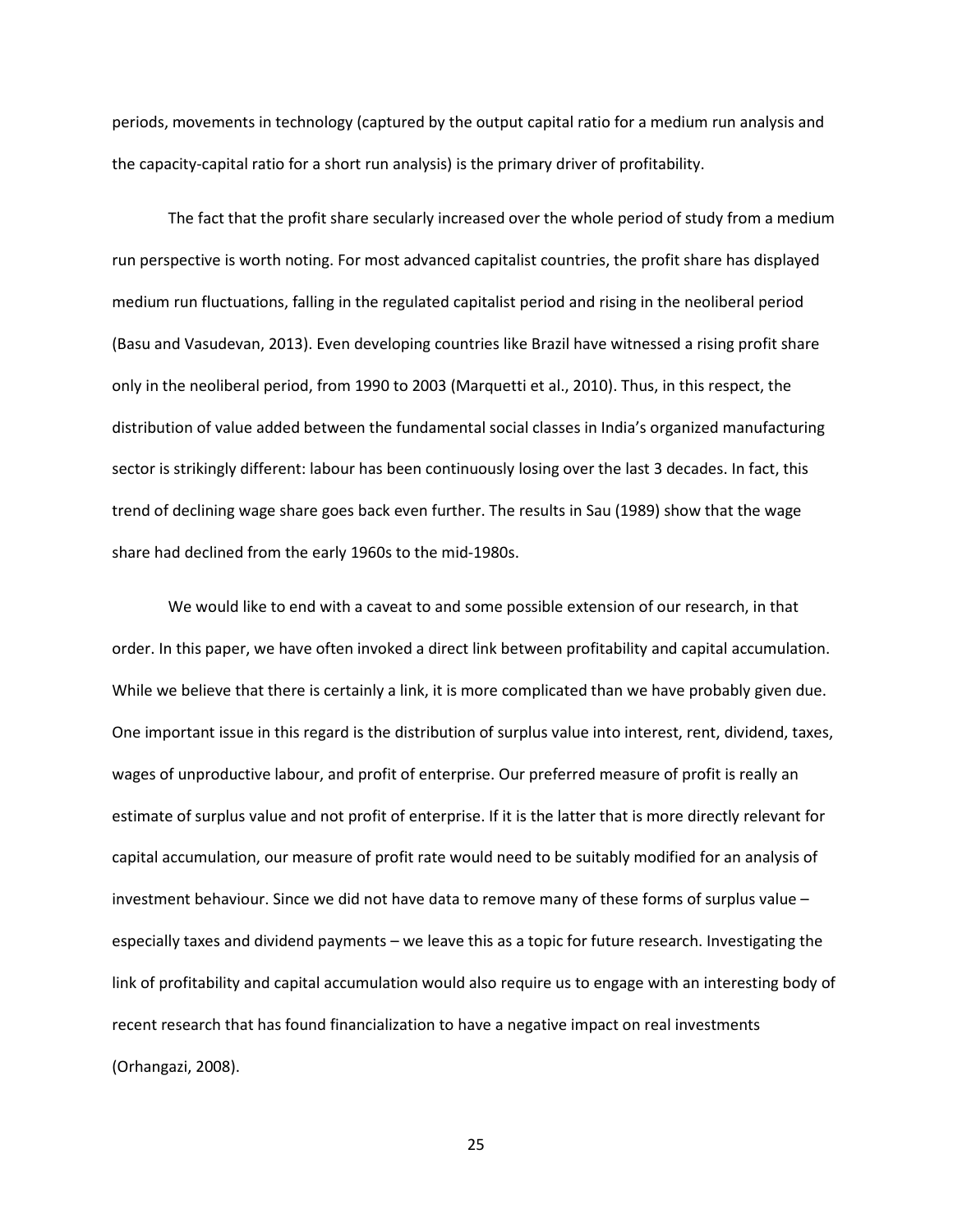In addition to investigating the link between profitability and capital accumulation, two other important issues could emerge as extensions of this paper. First, in this paper we have analysed the organized manufacturing sector as a whole. But there might be interesting variations across different industries within organized manufacturing. For instance, textiles might have a different dynamic from machine manufacture. Thus, one future extension of the current work would be to do a more disaggregated profitability analysis. Second, an important topic that has been discussed with respect to India's organized manufacturing sector is the phenomenon of jobless growth (Kannan and Raveendran, 2009). To understand jobless growth and the employment-generating potential of manufacturing, an investigation of the determinants of capital intensity is called for. A disaggregated analysis of organized manufacturing would be useful in this respect.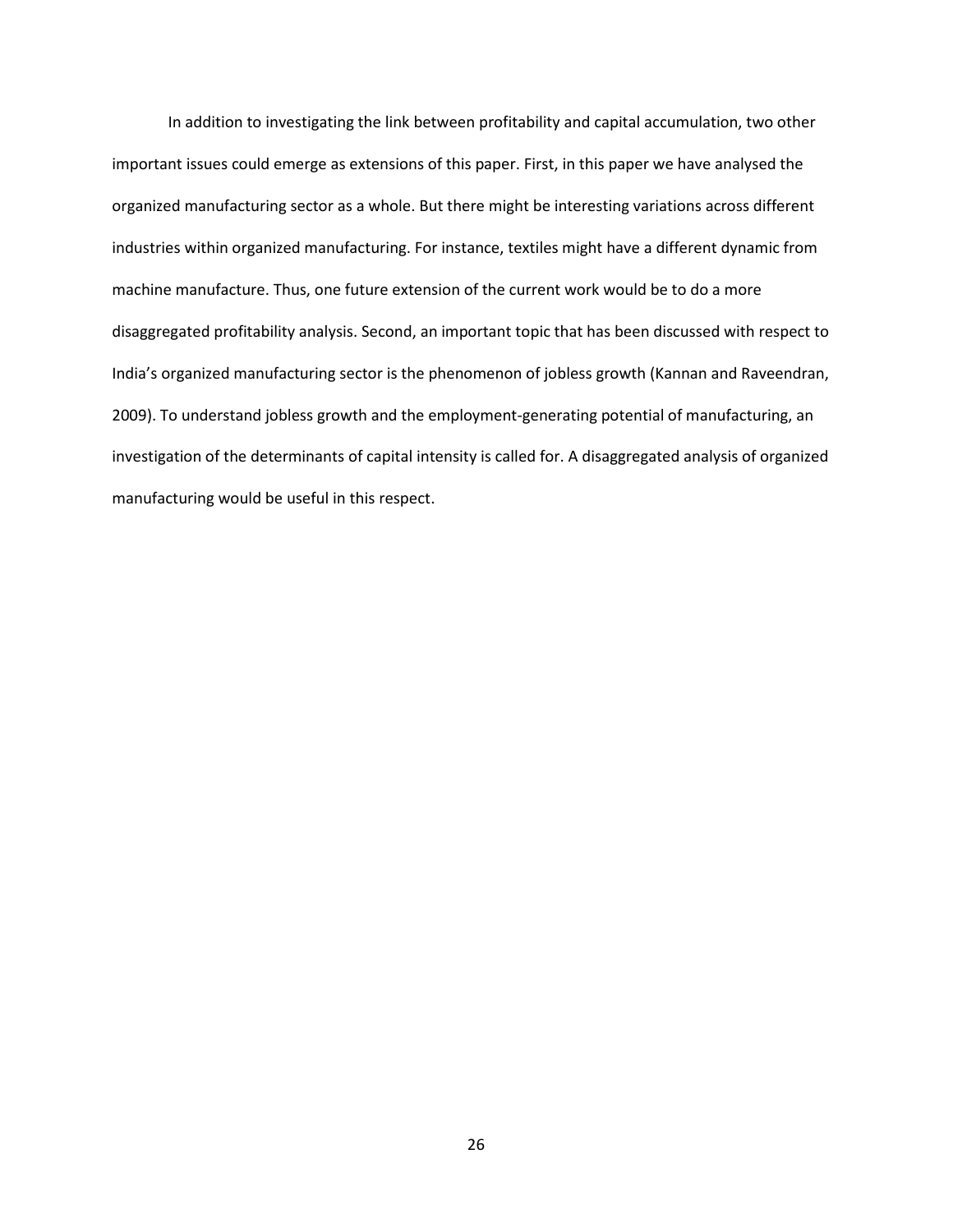## References

- Bai, J., and Perron, P. 2003. Computation and Analysis of Multiple Structural Change Models, *Journal of Applied Econometrics*, 18: 1-22.
- Bakir, E., and Campbell, A. 2009. The effect of neoliberalism on the fall in the rate of profit in business cycles, *Review of Radical Political Economics*. 38(3):365-73.
- Balakrishnan, P., and Babu, M. S. 2003. Growth and Distribution in Indian Industry in the Nineties, *Economic and Political Weekly*, 38(38): 3997-3999, 4001-4005.
- Basu, D., and Das, D. 2013. The Maoist Movement in India: Some Political Economy Considerations, *Journal of Agrarian Change* (Special Issue on Agrarian Transitions and Left Politics in India), 13(3): 365-381.
- Basu, D. and, Vasudevan, R. Technology, Distribution and the Rate of Profit: Understanding the Current Crisis, *Cambridge Journal of Economics*. 37(1): 57-89.
- Body, R., and Crotty, J. 1975. Class conflict and macro policy: the political business cycle, *Review of Radical Political Economics*, 7(1): 1-19.
- Duménil, G., Glick, M., and Rangel, J. 1984. The tendency of the rate of profit to fall in the United States, part 1, *Contemporary Marxism,* 9:148-64.
- Duménil, G., Glick, M., and Rangel, J. 1985. The tendency of the rate of profit to fall in the United States, part 2, *Contemporary Marxism*. 11:138-52.
- Duménil, G. and Lévy, D. 1993. *The Economics of the Profit Rate: Competition, Crises, and Historical Tendencies in Capitalism*. Aldershot, UK: Edgar Elgar.
- Felipe, J., and Kumar, U. 2010. Technical Change in India's Organized Manufacturing Sector. Working Paper No. 626, *Levy Economics Institute of Bard College*.
- Foley, D. K., and Michl, T. R. 1999. *Growth and Distribution*. Cambridge, MA: Harvard University Press.
- Glyn, A., and Sutcliffe, R. B. 1972. *British capitalism, workers and the profits squeeze*. Harmondsworth: Penguin Books Ltd.
- Izquierdo, S. C. 2013. The cyclical decline of the profit rate as the cause of crises in the United States (1947-2011), *Review of Radical Political Economics*. 45(4): 463-71.
- Kaldor, N. 1961. Capital Accumulation and Economic Growth. In F. Lutz (Ed.), *The Theory of Capital* (pp. 177-222). New York: Macmillan.
- Kotz, D. 2009. Economic crises and institutional structures: A comparison of regulated and neoliberal capitalism in the US. In J. Goldstein, and M. Hillard (Eds.), *Heterodox Macroeconomics: Keynes, Marx, and Globalization* (pp. 176-88). London and New York: Routledge.
- Kotwal, A., B. Ramaswami, and Wadhwa, W. 2011. Economic Liberalization and Indian Economic Growth, *Journal of Economic Literature*, 49(4): 1152-1199.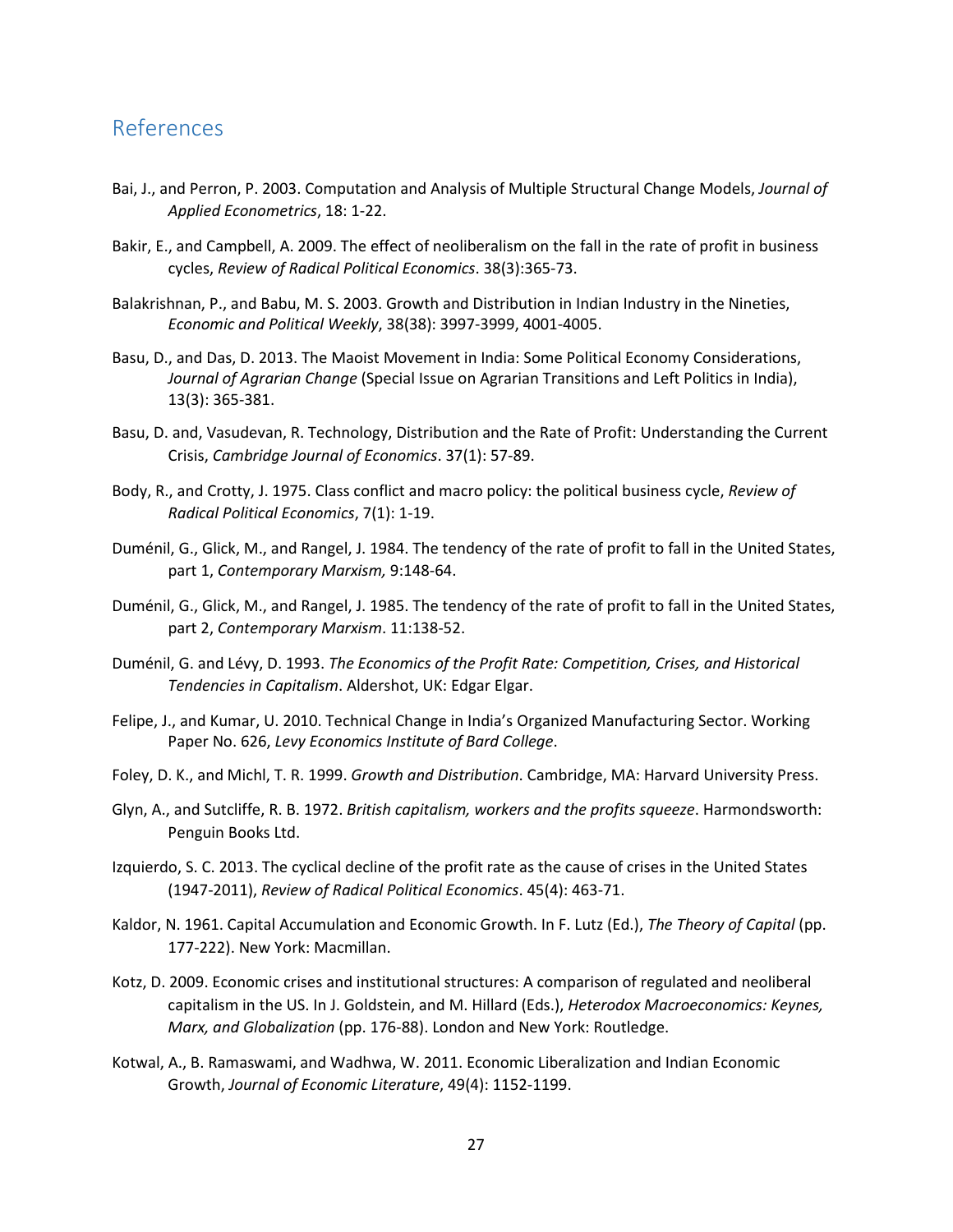- Marjit, S., and Kar, S. 2009. A Contemporary Perspective on the Informal Labour Market: Theory, Policy and the Indian Experience, *Economic and Political Weekly*, 44(14): 60-71.
- Marquetti, A., Filho, E. M., and Lautert, V. 2010. The Profit Rate in Brazil, 1953-2003, *Review of Radical Political Economics*, 42(4): 485-504.
- Michl, T. R. 1988. The two-stage decline in US nonfinancial corporate profitability, 1948-1986, *Review of Radical Political Economics*, 20(4): 1-22.
- Moseley, F. 1991. *The falling rate of profit in the postwar United States economy.* New York: St. Martin's Press.
- Orhangazi, Ö. 2008. Financialisation and capital accumulation in the non-financial corporate sector: A theoretical and empirical analysis on the U.S. economy: 1973-2003, *Cambridge Journal of Economics*, 32(6): 863-886.
- Sau, R. 1989. Falling Rate of Profit in India's Industry? *Economic and Political Weekly*, 24(30): PE95-PE99.
- Shaikh, A. 1987. The Falling Rate of Profit and the Economic Crisis in the U.S. In R. D. Cherry (Ed.), *The Imperiled Economy: Macroeconomics from a Left Perspective, Book I*. Union for Radical Political Economics.
- Weisskopf, T. E. 1979. Marxian crisis theory and the rate of profit in the postwar US economy, *Cambridge Journal of Economics*, 3(4): 341-378.
- Zeileis, A., Kleiber, C., Kramer, W., and Hornik, K. 2003. Testing and dating of structural changes in practice, *Computational Statistics and Data Analysis*, 44: 109-123.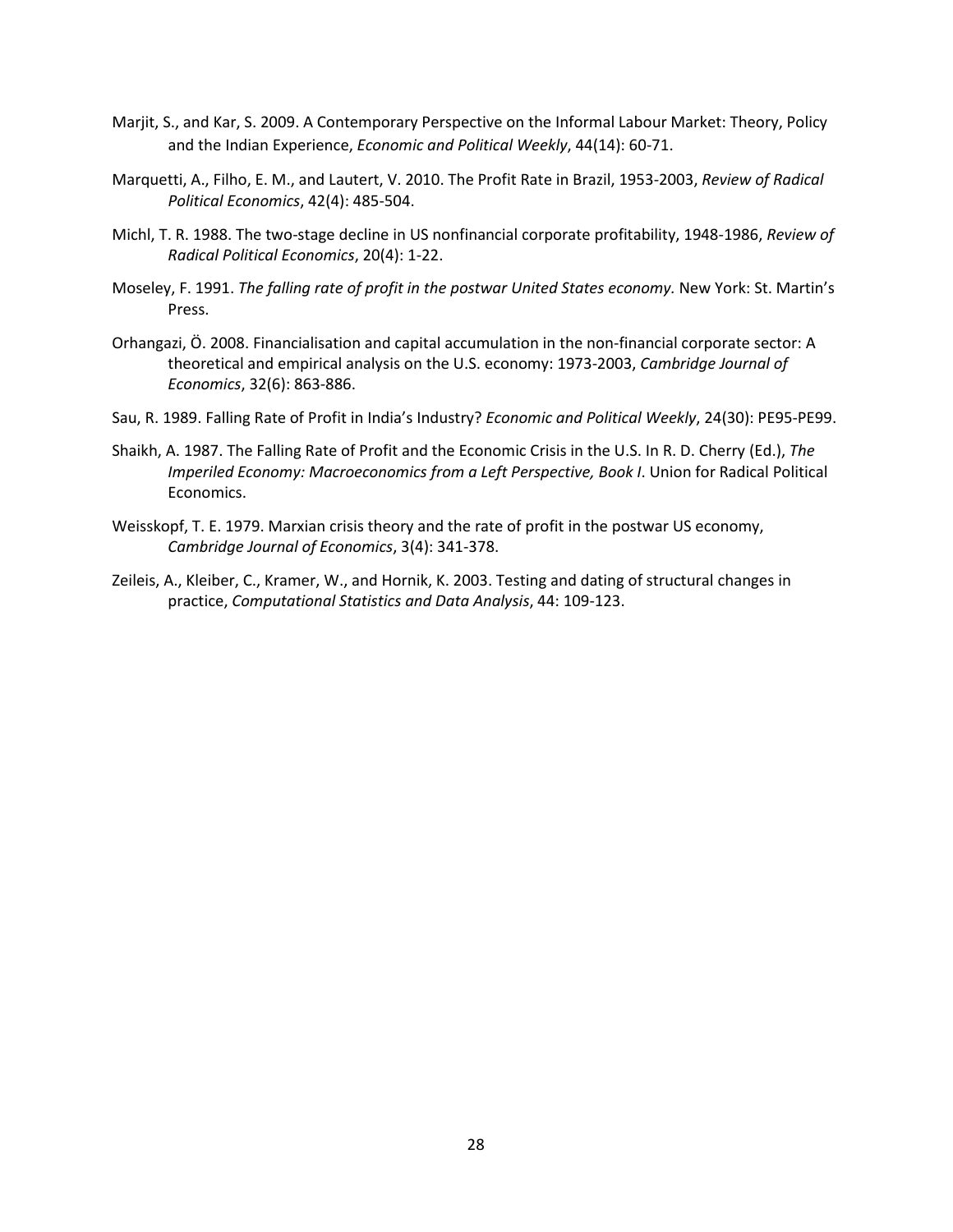### Appendix

In this appendix, we describe data sources and methodologies for construction of key variables used in our analysis. The main source of data for the analysis in this paper is the Annual Survey of Industries (ASI). It is an annual survey of all industrial units registered under sections 2m(i) and 2m(ii) of the Factories Act, 1948 and Bidi and Cigar establishments registered under Bidi and Cigar Workers (Conditions of Employment) Act, 1966, i.e., all factories in India where "any manufacturing process is being carried on" and which employ 10 or more workers if using power and 20 or more workers if not using power.

ASI time series on principal characteristics, aggregated at the level of the total organized manufacturing sector, was downloaded from the website of the Ministry of Statistics and Programme Implementation, Government of India. This provided data from 1981-82 to 2012-13 on the following variables: net value added; wages of workers; emoluments (wages of workers, and salaries supervisors & managers); benefits of workers, supervisors & managers; number of workers; number of managers & supervisors; rent & interest payment; net investment; and historical cost of fixed capital stock.

We supplemented the ASI data with annual time series of relevant price indexes. The wholesale price index for machines & machinery (WPIMACH) was obtained from the website of the Office of the Economic Advisor, Government of India; the consumer price index for industrial workers (CPIIW), and the wholesale price index for manufactured products (WPIMFG) was obtained from the Handbook of Statistics on Indian Economy, 2014, published by the Reserve Bank of India. All price indexes were recalibrated to a base year of 2004-05.

In our analysis, the rate of profit is measured as the ratio of profit income over a year and the replacement (current) cost stock of fixed capital at the beginning of the year. We measure profit income in three different ways. The broadest definition of profit,  $\Pi_1$ , is the difference between net value added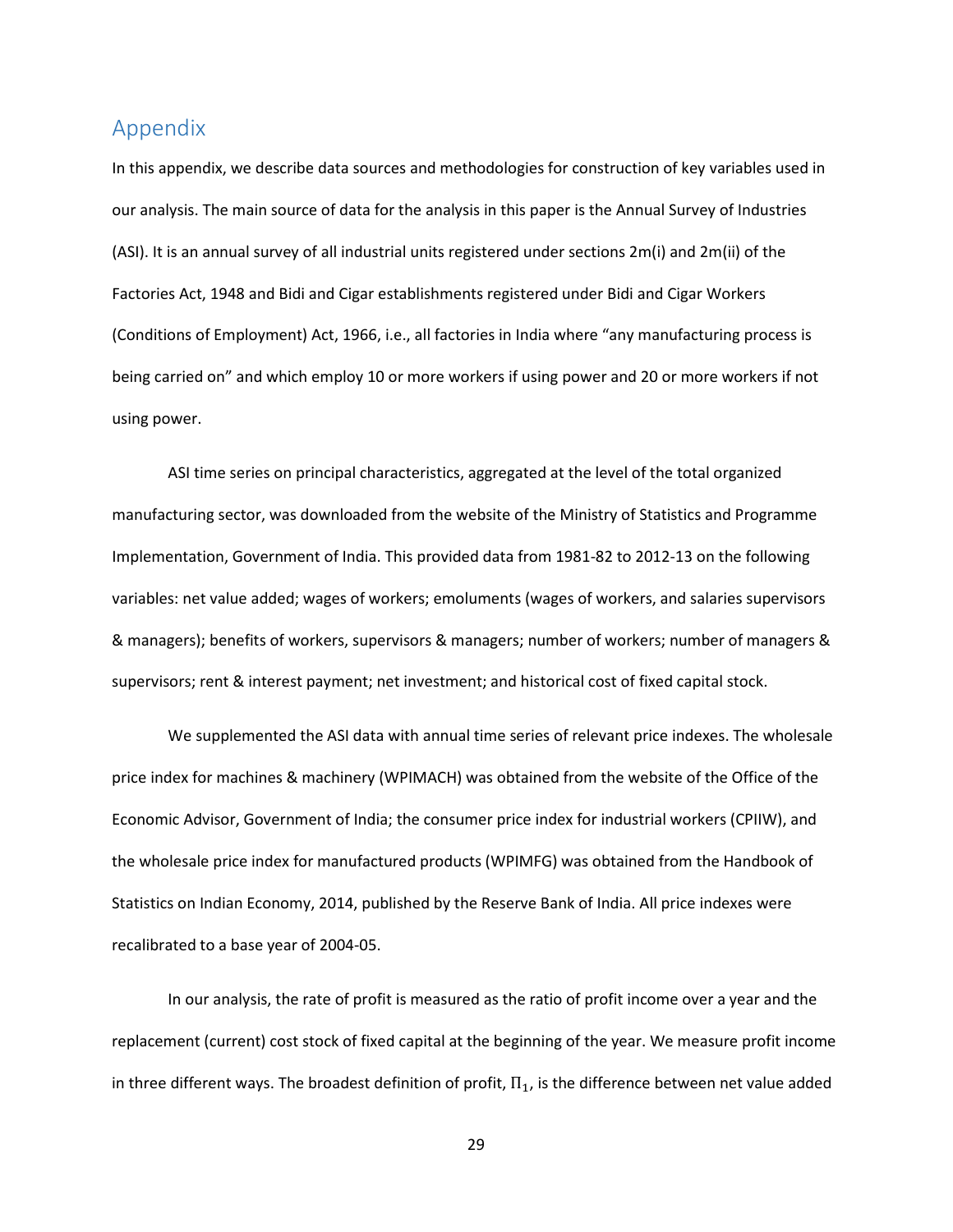and the compensation of productive workers. A narrower definition of profit is  $\Pi_1$  *less* compensation of supervisors & mangers; we denote this as  $\Pi_2$ . The narrowest definition of profit is  $\Pi_2$  less rent and interest payments; we refer to this as  $\Pi_3$ .

Our preferred measure of the rate of profit is  $R_1 = \Pi_1/K$ , where K is the replacement cost stock of fixed capital, and  $\Pi_1$  is net value added less compensation of productive workers. This is because this definition is the closest approximation to the Marxist definition of the profit rate as the ratio of "surplus value" and capital stock. Moreover, it is the broadest measure of the rate of profit and captures the maximal rate of expansion of capital.

Our preferred measure of the rate of profit requires us to calculate the compensation of productive workers. We form an estimate of this by adding the wages *and* benefits of productive workers. While data on wages of productive workers is available, we form an estimate of the benefits of productive workers by multiplying total benefits – since we only have data on total benefits for workers, supervisors & managers all together – with the ratio of wages and emoluments (wages of workers, and salaries supervisors & managers). Adding this to wages of productive workers gives us the compensation of productive workers. This essentially assumes that total benefits is divided between workers and supervisors & managers in the same ratio as their wages and salaries.

We calculate the replacement cost value of the capital stock using the perpetual inventory method recursively as

$$
K(t+1) = K(t) \times \left\{ \frac{P(t)}{P(t-1)} \right\} + I(t)
$$
 (A1)

where  $K(t + 1)$  and  $K(t)$  are the current cost net capital stock at the beginning of periods  $(t + 1)$  and t respectively,  $P(t)$  and  $P(t - 1)$  are the values of the wholesale price index for machines & machinery in periods (t) and  $(t - 1)$  respectively, and  $I(t)$  is net investment in period (t). For our data set, the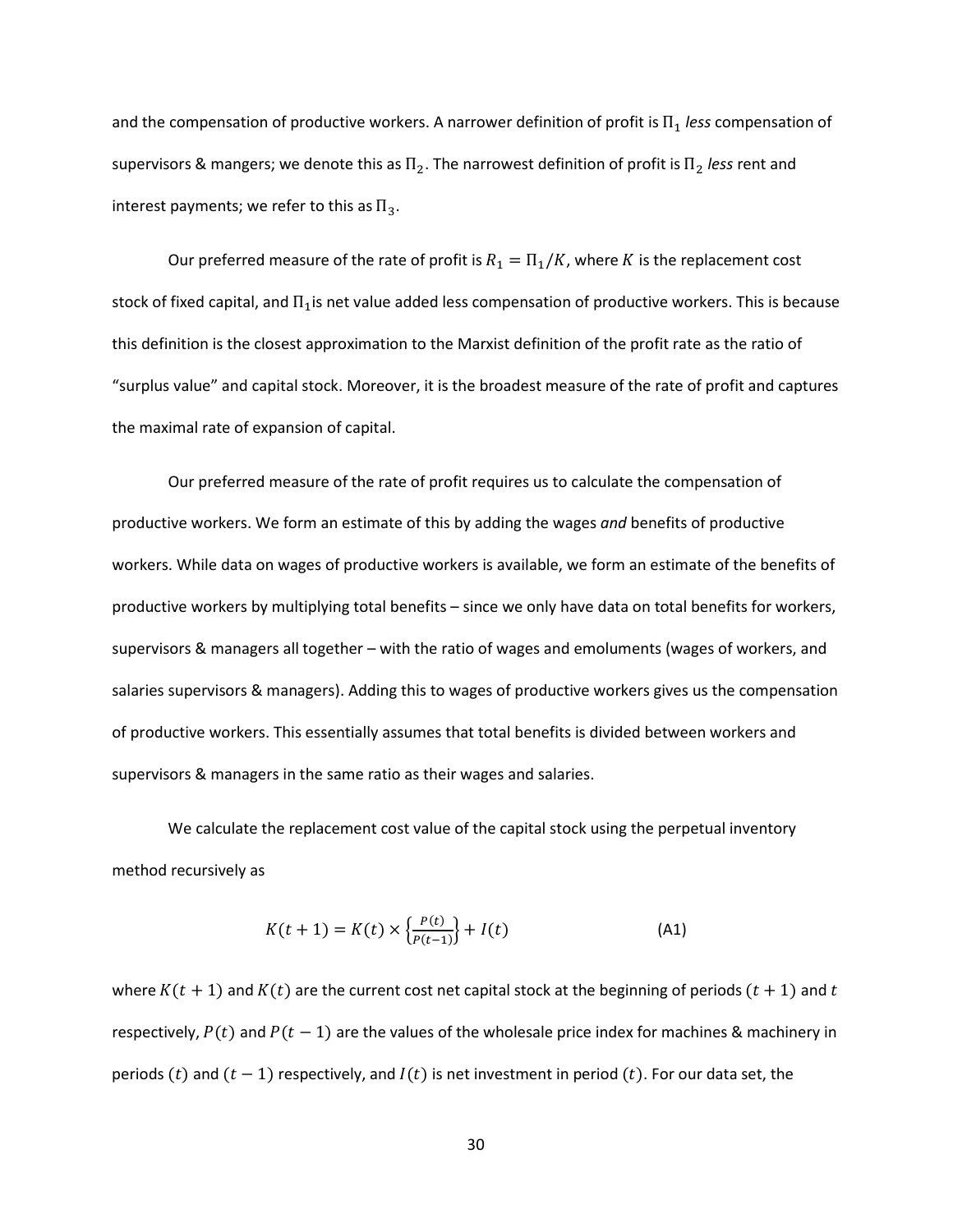recursion (A1) starts in the initial period 1981-82 and  $K(0)$  is the historical cost fixed capital stock in this initial period.

In our profit rate decompositions from a short run perspective, we use the capacity utilization rate. We calculate the capacity utilization rate as the ratio of net value added and its trend, where the trend is computed by fitting a Hodrick-Prescott filter to the time series of net value added.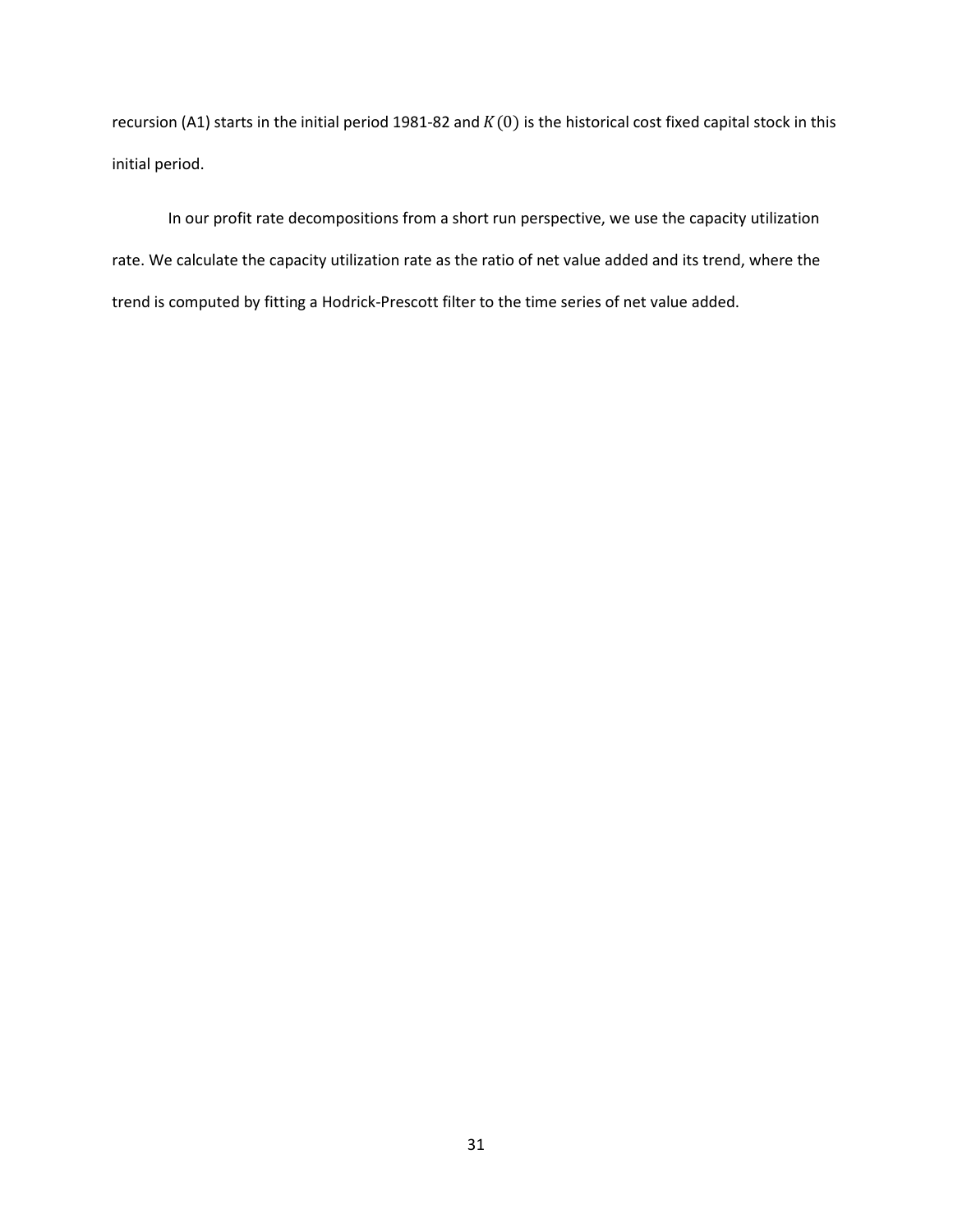

Figure 1: Scatter plot of the annual rate of growth of value added versus the annual rate of profit in the organized manufacturing sector in India, 1982-2012. The linear regression line has a slope of 0.61 with a standard error of 0.303 (p-value=0.053). Source: authors' calculations.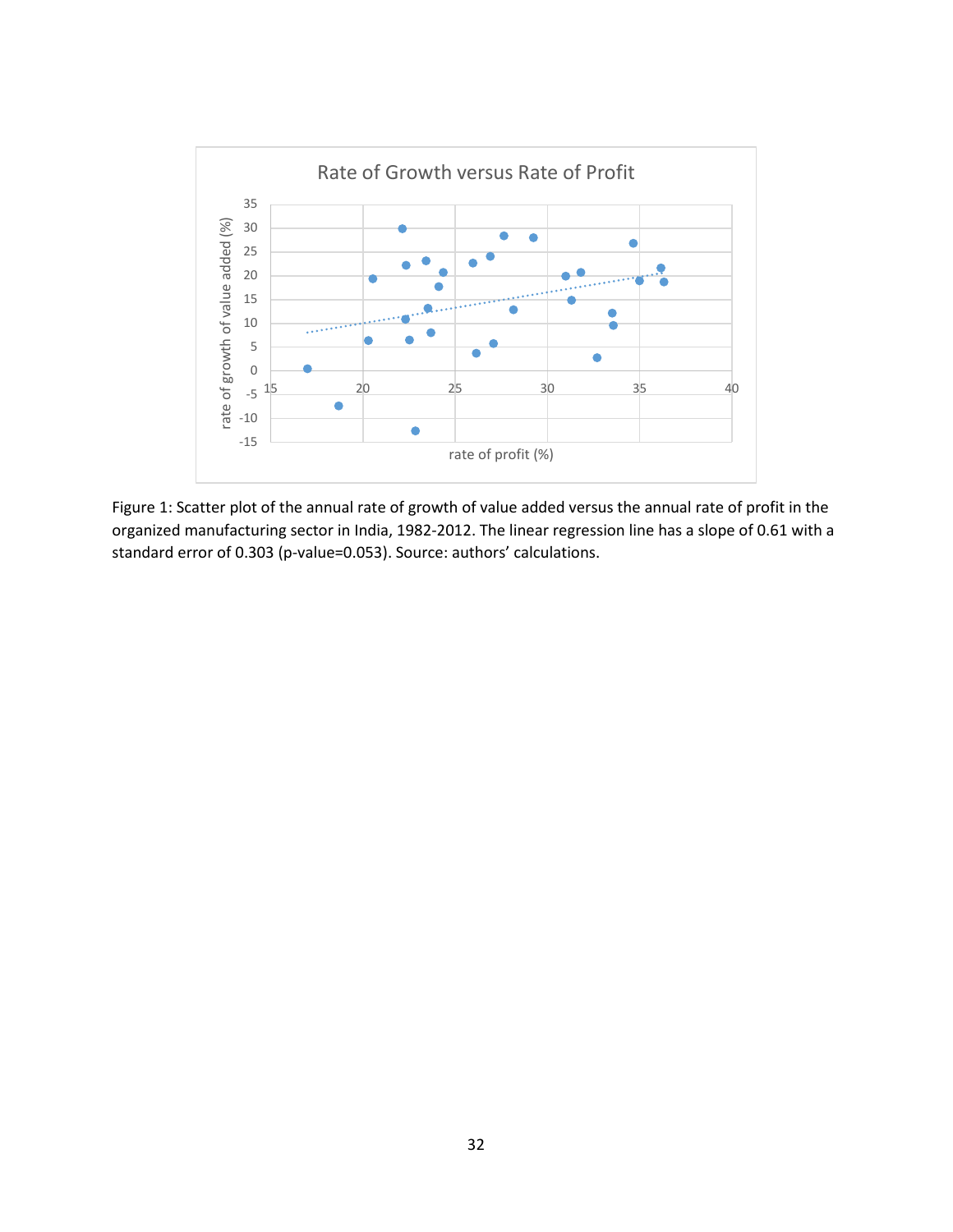

Figure 2: Rate of profit (various measures) in the organized manufacturing sector in India, 1982-2012. K is the current cost net stock of fixed capital;  $\Pi_1$  is net value added less compensation (wages and benefits) of productive workers;  $\Pi_2$  is  $\Pi_1$  less compensation of supervisors & managers;  $\Pi_3$  is  $\Pi_2$  less rent and interest payments. Source: authors' calculations.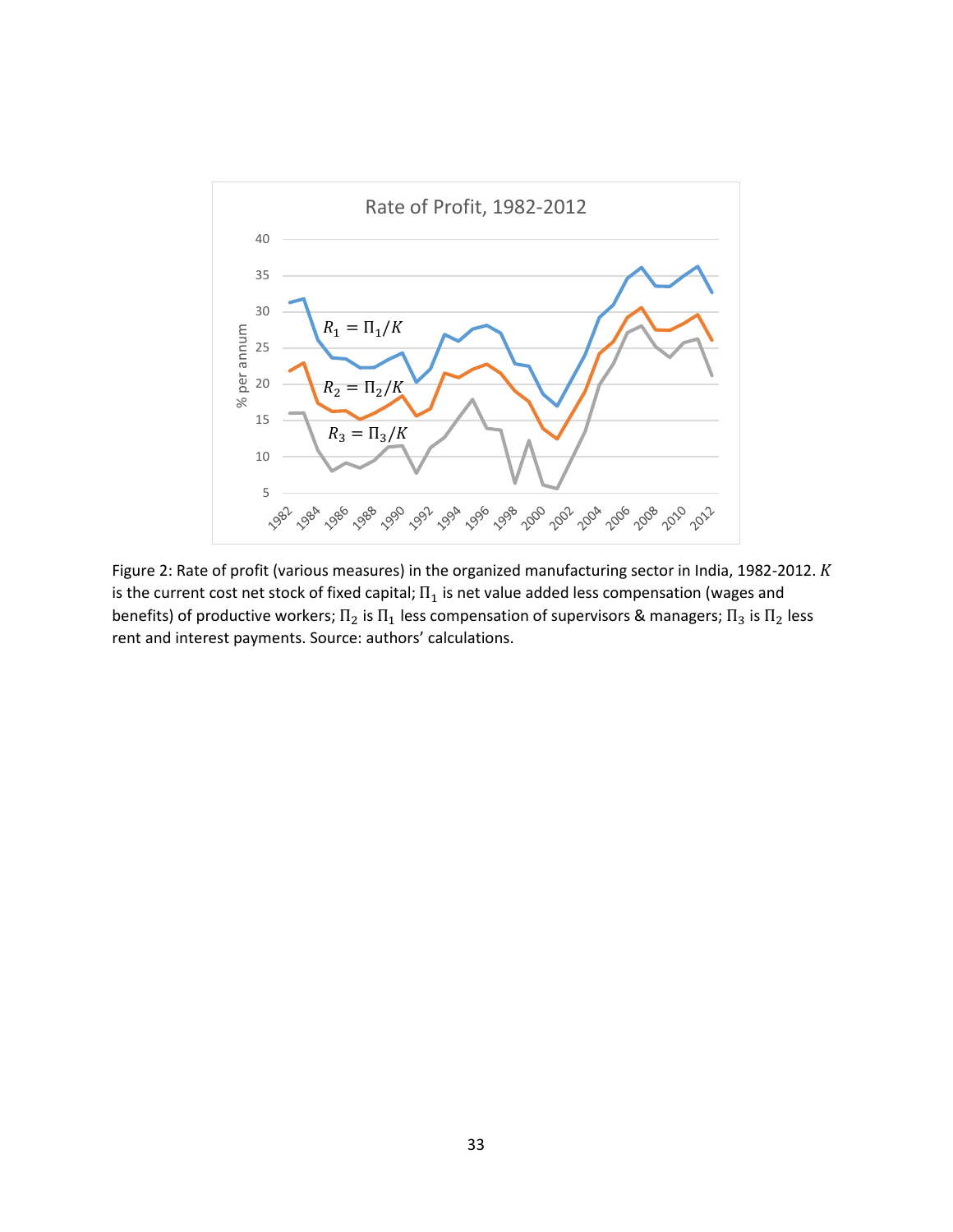

Figure 3: Decomposition of the rate of profit (R1 in Figure 2) from a medium run perspective. The rate of profit is decomposed into the profit share and the output-capital ratio. Source: authors' calculations.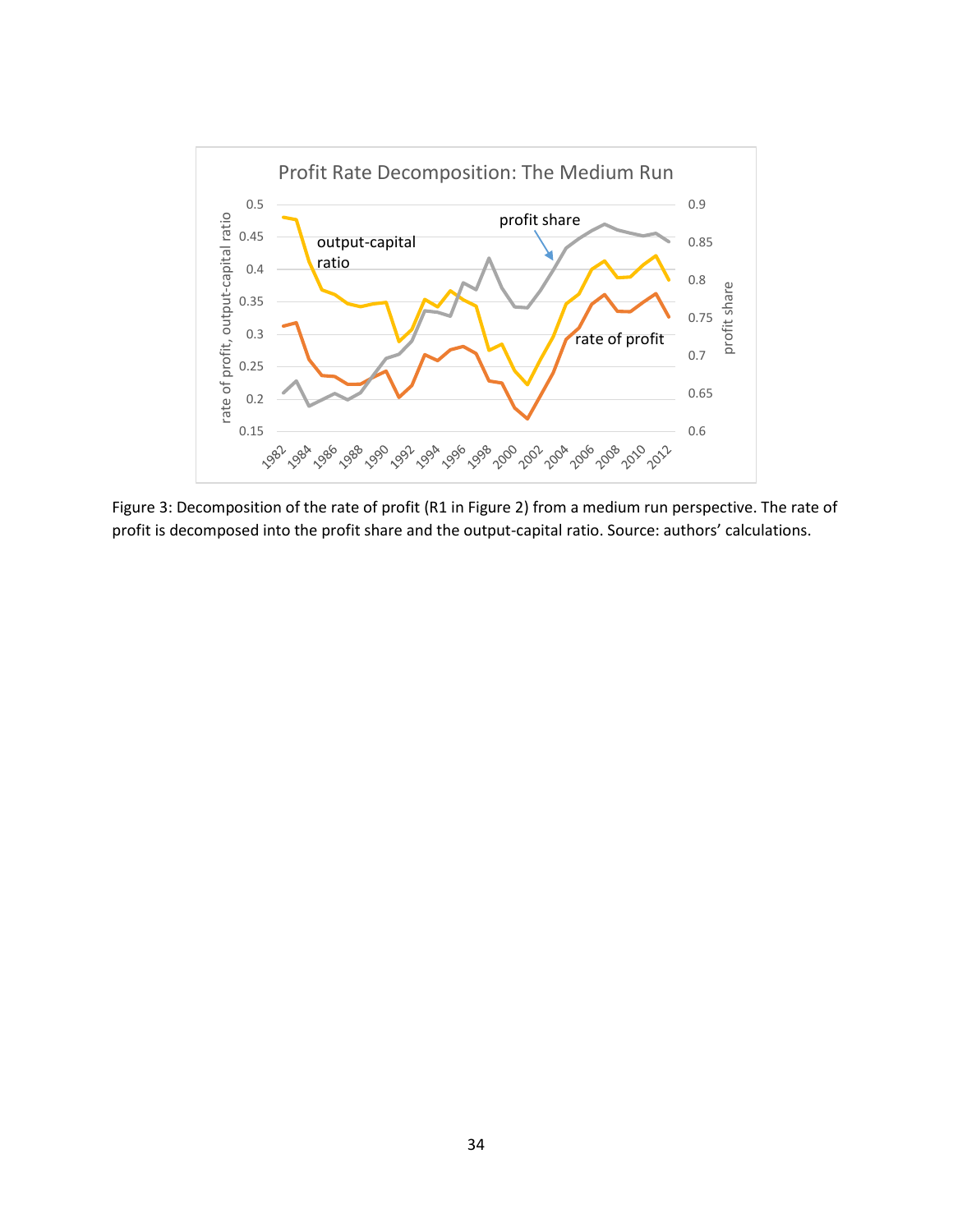

Figure 4: Decomposition of the rate of profit (R1 in Figure 2) from a short run perspective. The rate of profit is decomposed into the profit share, the capacity utilization rate (ratio of actual and potential output), and the capacity-capital ratio (ratio of capacity output and capital stock). Source: authors' calculations.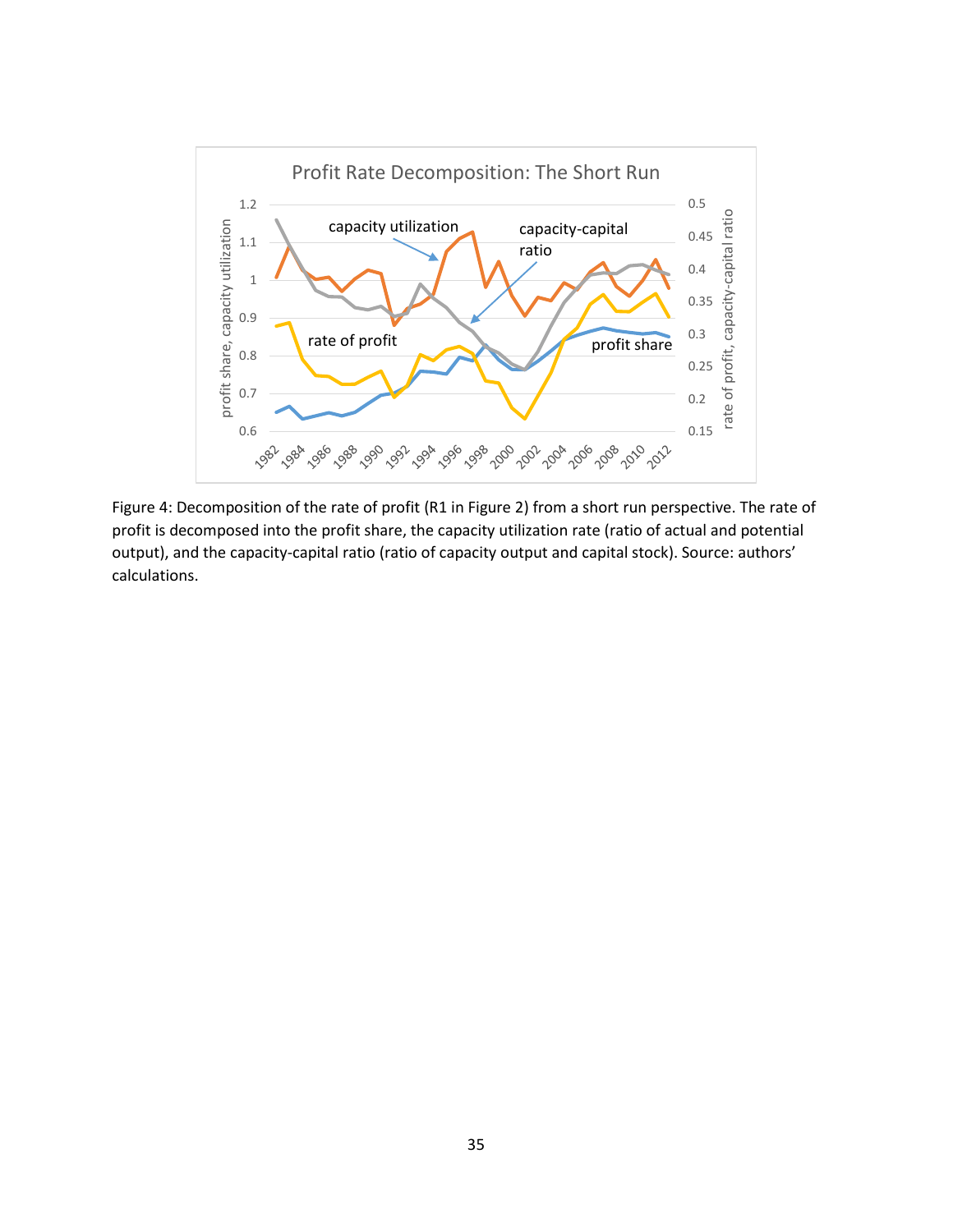| Number of Breaks |   | <b>RSS</b><br>BI C |            | <b>Break Dates</b>                 |  |  |  |
|------------------|---|--------------------|------------|------------------------------------|--|--|--|
|                  | 0 | 1.024454           | -7.42851   |                                    |  |  |  |
|                  | 1 | 0.405826           | $-25.8322$ | 2003                               |  |  |  |
|                  | 2 | 0.221062           | -34.3623   | 1992, 2002                         |  |  |  |
|                  | 3 | 0.132786           | -39.8612   | 1992, 1999, 2006                   |  |  |  |
|                  | 4 | 0.077653           | -46.1901   | 1987, 1996, 2001, 2005             |  |  |  |
|                  | 5 | 0.043541           | $-53.8229$ | 1986, 1990, 1995, 2001, 2005       |  |  |  |
|                  | 6 | 0.045577           | -42.1049   | 1986, 1990, 1995, 2000, 2004, 2008 |  |  |  |

**Table 1: Structural Break Test**

Note: this table reports structural break tests for a regression of log-profit rate on a constant and a linear time trend; the sample period is 1982-2012 and the analysis has been carried out in the R package "strucchange".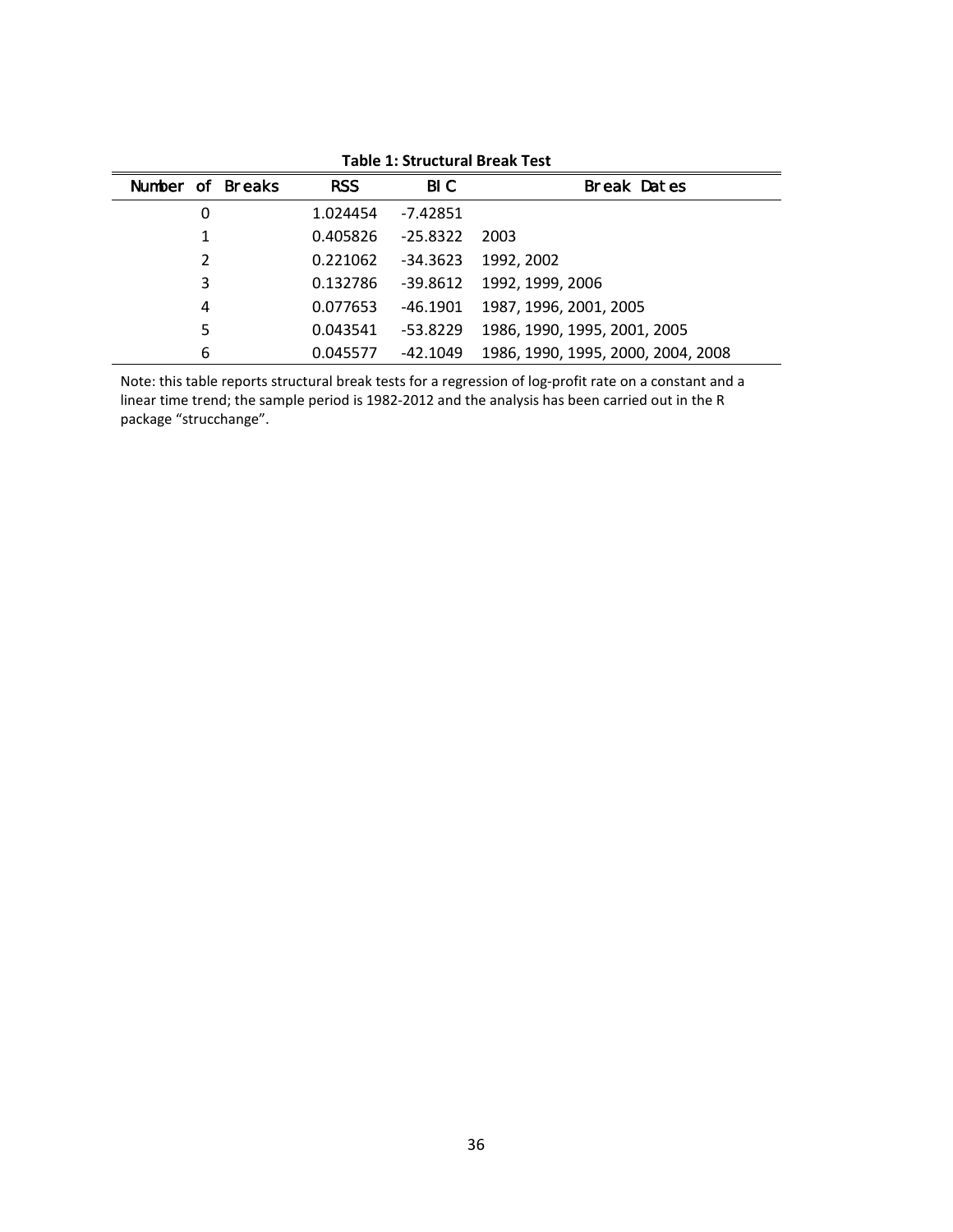|         |         |        | Rate of Profit     |                          |              | <b>Profit Share</b> | <b>Output-Capital Ratio</b> |                    |                  |                           |
|---------|---------|--------|--------------------|--------------------------|--------------|---------------------|-----------------------------|--------------------|------------------|---------------------------|
|         |         |        | $(1)=(2)+(3)$      | $(2)=(7)^*[(4)-(5)-(6)]$ |              |                     |                             | $(3)=(8)-(9)-(10)$ |                  |                           |
|         |         |        |                    | Ratio of<br><b>CPIIW</b> |              |                     | Geometric                   |                    | Real<br>Capital- | Ratio of<br><b>WPIMAC</b> |
|         | Rate of | Profit | Output-<br>Capital | Real Labour              | Real<br>Wage | and                 | Mean of                     | Real Labour        | Labour           | and                       |
|         | Profit  | Share  | Ratio              | Productivity             | Rate         | <b>WPIMFG</b>       | Wage/Profit                 | Productivity       | Ratio            | <b>WPIMFG</b>             |
|         | (1)     | (2)    | (3)                | (4)                      | (5)          | (6)                 | (7)                         | (8)                | (9)              | (10)                      |
| 1982-03 | $-1.30$ | 1.35   | $-2.65$            | 5.87                     | 0.99         | 1.39                | 0.39                        | 5.87               | 9.08             | $-0.56$                   |
| 2003-12 | 5.56    | 0.90   | 4.66               | 6.50                     | 0.03         | 2.29                | 0.18                        | 6.50               | 2.73             | $-0.90$                   |
| 1982-12 | 0.96    | 1.15   | $-0.19$            | 5.81                     | 0.38         | 1.63                | 0.29                        | 5.81               | 6.65             | $-0.65$                   |

**Table 2: Medium Run Decomposition and Contributions (average annual growth rate, % per annum)**

 $\equiv$ 

Source: authors' calculation; growth rate of any variable x is obtained by regressing log(x) on a constant and a time trend; CPIIW = consumer price index for industrial workers; WPIMAC = wholesale price index for machines and machinery; WPIMFG = wholesale price index for manufactured products.